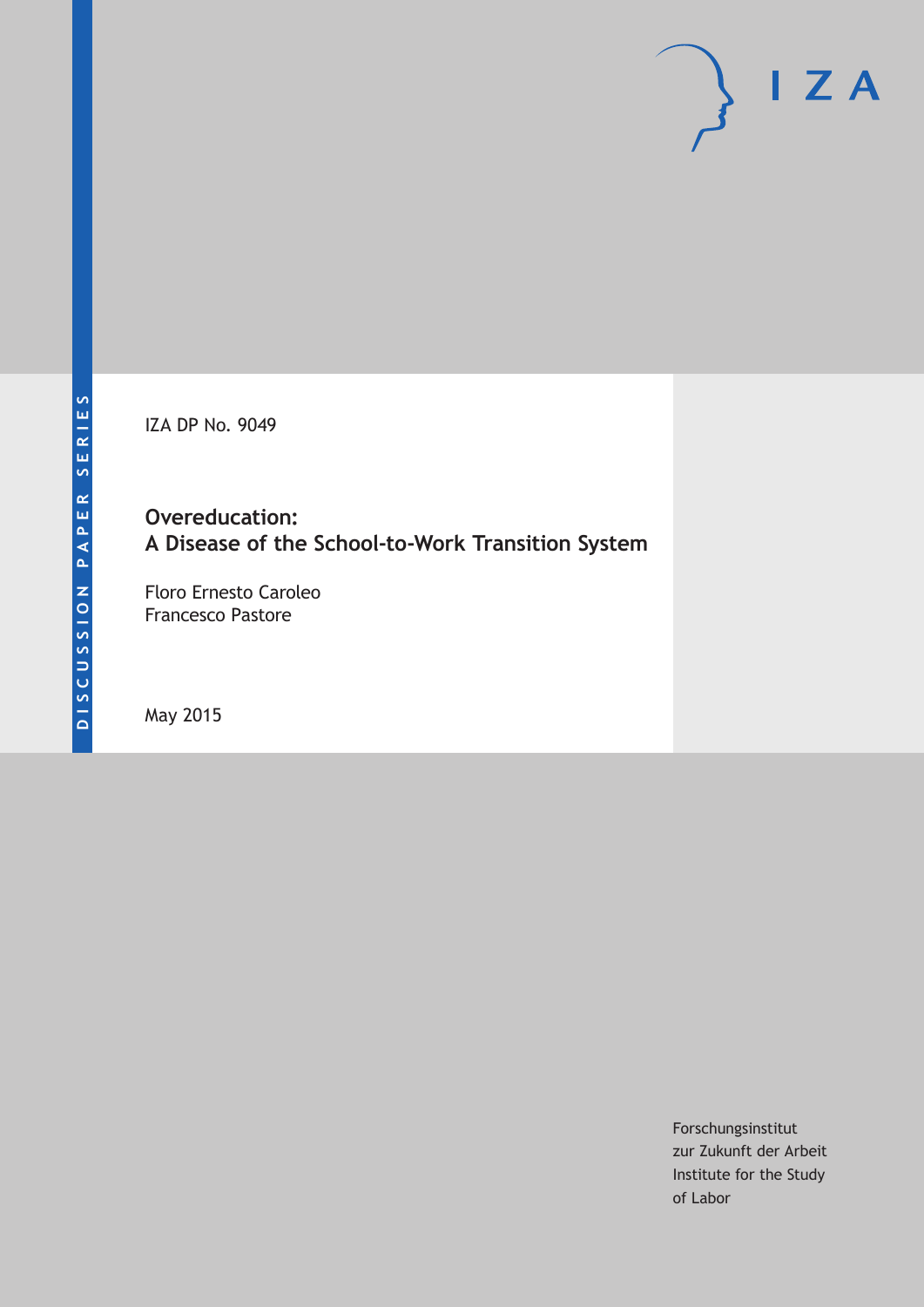# **Overeducation: A Disease of the School-to-Work Transition System**

# **Floro Ernesto Caroleo**

*University of Naples "Parthenope" and IZA*

# **Francesco Pastore**

*Seconda Università di Napoli and IZA*

# Discussion Paper No. 9049 May 2015

IZA

P.O. Box 7240 53072 Bonn Germany

Phone: +49-228-3894-0 Fax: +49-228-3894-180 E-mail: iza@iza.org

Any opinions expressed here are those of the author(s) and not those of IZA. Research published in this series may include views on policy, but the institute itself takes no institutional policy positions. The IZA research network is committed to the IZA Guiding Principles of Research Integrity.

The Institute for the Study of Labor (IZA) in Bonn is a local and virtual international research center and a place of communication between science, politics and business. IZA is an independent nonprofit organization supported by Deutsche Post Foundation. The center is associated with the University of Bonn and offers a stimulating research environment through its international network, workshops and conferences, data service, project support, research visits and doctoral program. IZA engages in (i) original and internationally competitive research in all fields of labor economics, (ii) development of policy concepts, and (iii) dissemination of research results and concepts to the interested public.

<span id="page-1-0"></span>IZA Discussion Papers often represent preliminary work and are circulated to encourage discussion. Citation of such a paper should account for its provisional character. A revised version may be available directly from the author.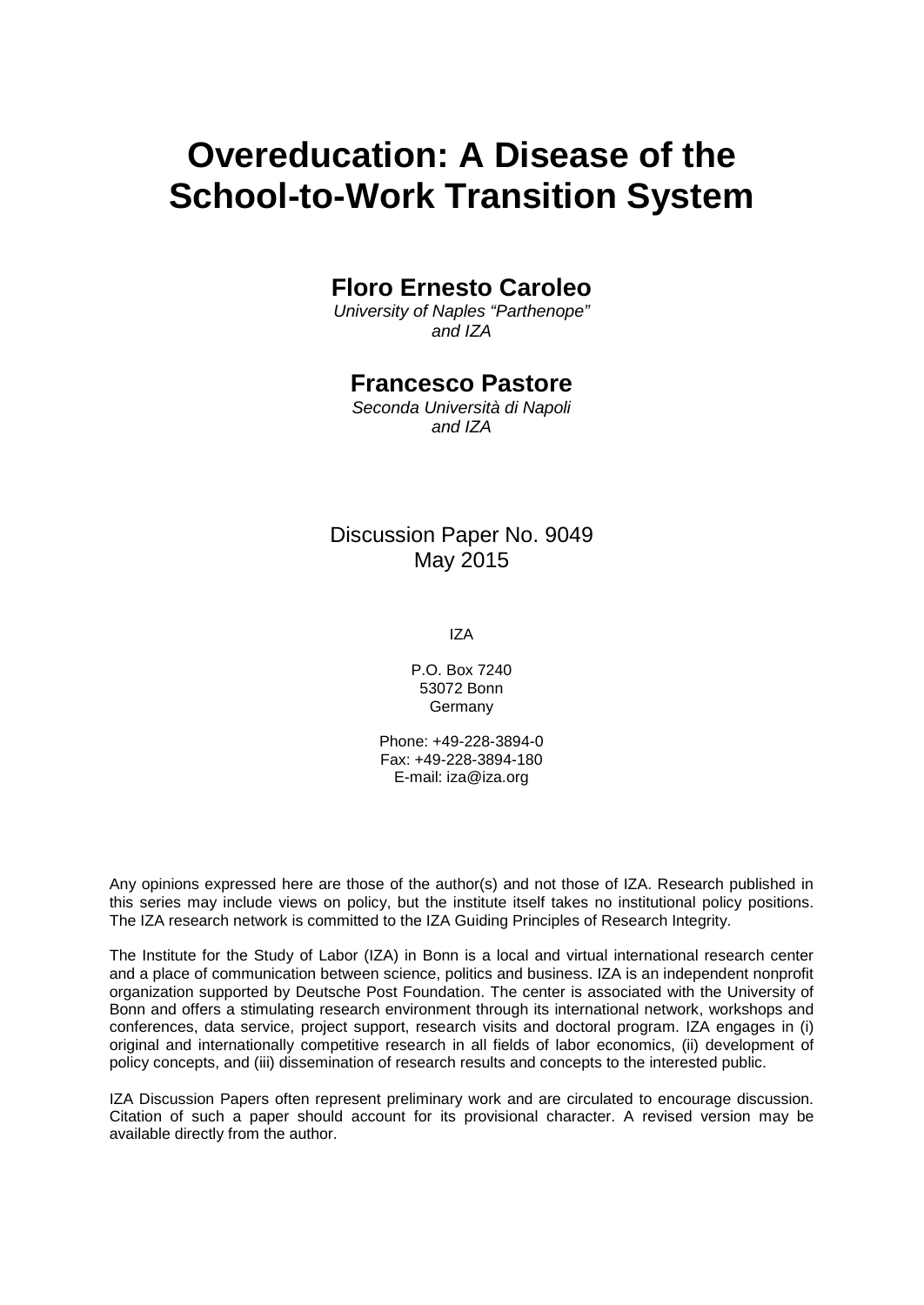IZA Discussion Paper No. 9049 May 2015

# **ABSTRACT**

# **Overeducation: A Disease of the School-to-Work Transition System[\\*](#page-1-0)**

This paper aims to survey the theoretical and empirical literature on cross-country differences in overeducation. While technological change and globalization have entailed a skill-bias in the evolution of labour demand in the Anglo-Saxon countries, instead, in other advanced economies in Western Europe the increased educational level has not been associated with a parallel raise in the share of skilled occupations, therefore generating skills mismatch. This suggests that a demand-side explanation of overeducation is justified in Western Europe, which would be also confirmed by circumstantial evidence coming from the recent literature. Nonetheless, overeducation may also turn to be positive in the long run if the expansion of the supply of skills generates a technological upgrading of the production system. Moreover, from a micro-economic point of view, recent theoretical and empirical studies tend to justify a human capital theory based interpretation of the phenomenon, whereas the disorganization of the educational system, its degree of integration with the labour market may play an important role in helping young graduates develop the work experience and the competences they need to prevent them from experiencing overeducation. Overeducation causes a penalty to individuals in terms of earnings and employment opportunities and a waste of resources to the society at large in terms of state investment into education that do not bear its yields. Both penalties are higher not only where the demand for skill is lower, but also where schoolto-work transition systems fail to effectively address the aim of generating competences rather than only education for their graduates.

JEL Classification: C25, C26, C33, I2, J13, J24

Keywords: school-to-work transition, university graduates, AlmaLaurea, overeducation, overskilling, earnings, (ordered) probit, sample selection bias, Heckit, Italy

Corresponding author:

Francesco Pastore Department of Law Seconda Università di Napoli Palazzo Melzi, Piazza Matteotti I-81055, Santa Maria Capua Vetere (Caserta) Italy E-mail: [francesco.pastore@unina2.it](mailto:francesco.pastore@unina2.it)

Previous versions of this paper have been presented at: AlmaLaurea Conference, University of Bologna (11<sup>th</sup> of March 2011), IAB of Nuremberg (26<sup>th</sup> of May 2011), XXVI AIEL Conference, Catholic University of Milan (15<sup>th</sup> of September 2011), University of Naples "Parthenope" (30<sup>th</sup> of September 2011), University of Naples "Federico II" (26<sup>th</sup> of October 2011), Second University of Naples (22<sup>nd</sup> of December 2011), XXVII AIEL Conference (27-28<sup>th</sup> of September 2012), University of Pescara (2012); University of Salerno (2013). We thank all seminar participants. We are also grateful to Lilia Costabile, Giuseppe Croce, Hans Dietrich, Francesco Ferrante, Claudio Lucifora, Nadia Netti, Patrizia Ordine, Marco Pecoraro, Claudia Pigini, Giuseppe Rose, Dario Sciulli, Francesca Sgobbi, Peter Sloane and an anonymous referee for valuable comments. This notwithstanding, the authors are solely responsible for the opinions expressed in this paper.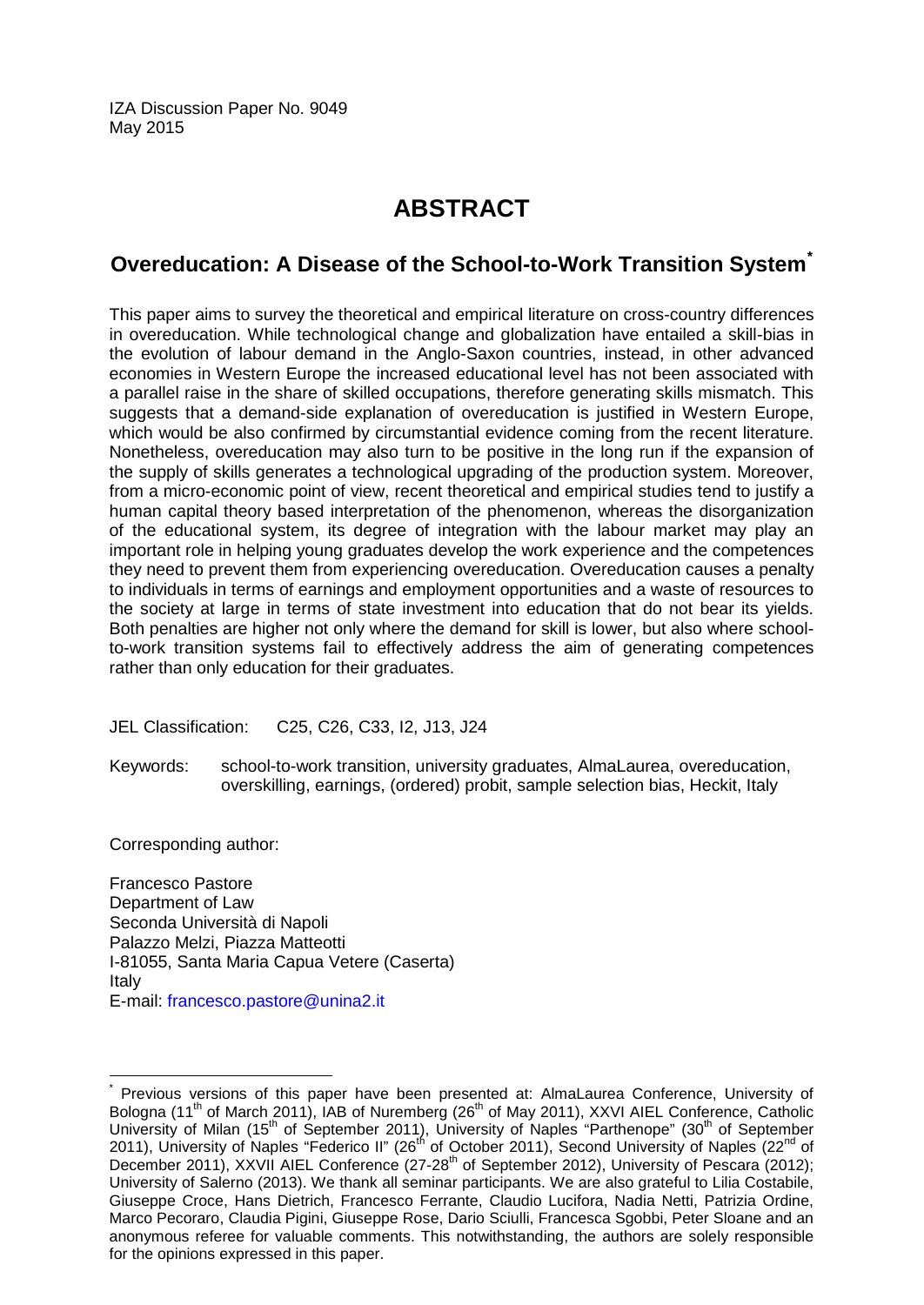# **Introduction**

The mismatch between the educational level of workers and that required by the jobs available in the labour market represents one of the most debated dimensions of the educational and skill mismatch. Both the horizontal and vertical dimensions of the mismatch are expected to increase in the near future. First, many observers believe that the horizontal mismatch, which happens when the level of schooling is appropriate, but the type of schooling is not (Sloane, 2003), is bound to increase due to two main factors: a) the mounting complexity of the industrial structure, which causes, indeed, a mismatch between the composition of labour demand and supply by educational types and skills; b) and the insufficient coordination of educational institutions with labour market evolutions (see, among others, Robst, 2007; and Nordin, Perrson and Rooth, 2010).

Moreover, the increasing educational level of the youngest generation causes growing concern that the mismatch will take the form of (vertical) overeducation, which happens when the years of schooling required for the job is lower than the years of schooling completed (socalled excess schooling), and overskilling, which happens when the skills required to do the job are lower than the skills individuals have.

Overeducation causes a penalty to individuals in terms of earnings and employment opportunities and a waste of resources to the society at large in terms of state investment into education that do not bear its yields (Groot 1996, Büchel et al., 2003, McGuinness, 2006).

In this paper we discuss the factors determining overeducation by reviewing the main empirical and theoretical literature. A copious research production stresses such supply side aspects as the labour market segmentation, individual characteristics, the efficiency/inefficiency of the institutions governing the school to work transitions as well as the quality of the education system. Fewer studies highlight the qualitative and quantitative demand factors and in particular the effect on the evolution of labour demand due to technological change and globalization.

Comparative evidence suggests that Italy has, like the other Mediterranean countries, a higher than average share of overeducated workers. Slightly different is the case of overskilling for which Italy tends to the European average (McGuinness and Sloane, 2010; Barone and Ortiz 2011).

In the second part of the paper we deal with the Italian specificity. We review the empirical literature with a special focus on the estimates of the wage penalty associated with overeducation.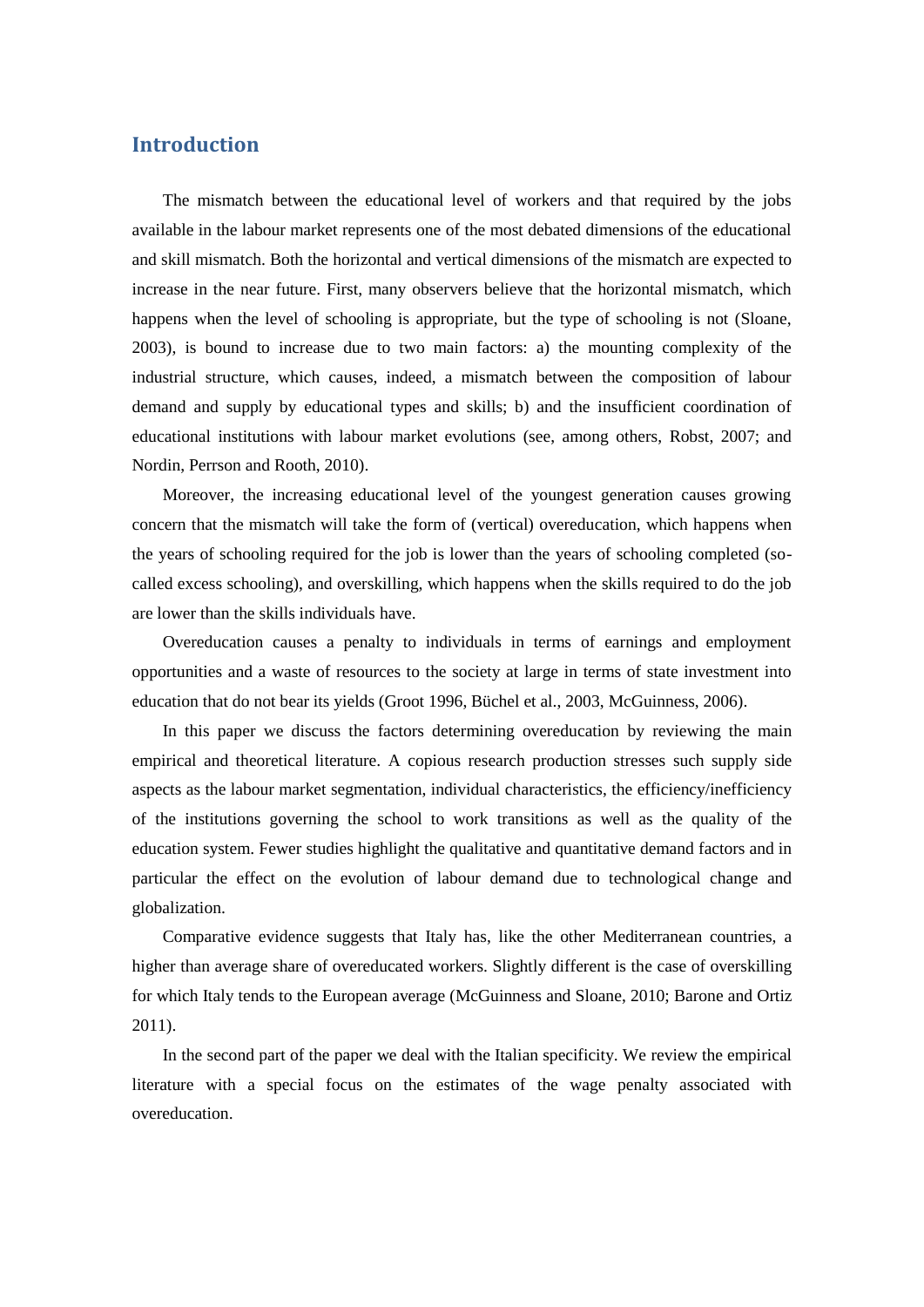The outline of this paper is as follows. Section one discusses the role of the evolution of the aggregate supply of and demand for skills over time and across countries and regions. Section two provides a summary of the theoretical explanations of the emergence of the skill and educational mismatch. Section three summarizes the relevant empirical literature. Section four focuses especially on the Italian literature. Section five discusses some recent estimates of the wage penalty associated to overeducation as based on the AlmaLaurea data bank. The concluding section also discusses possible policy suggestions to reduce the impact of overeducation.

### **1. The demand for and the supply of skills**

Most research focuses on the supply side and on individual factors, most probably because overeducation is typically studied based on individual level data and, in particular, on data drawn from labor force surveys. Fewer recent studies attempt to bring in the picture the demand side, which is clearly an important component of theoretical explanations since any mismatch in the level of educational qualifications and skills must be a matter of relative demand and supply of skills. Three approaches have been followed:

- a) cross-country analysis;
- b) comparison of local labor markets;
- c) employers heterogeneity.

Cross-country analyses attempt to catch the role of the demand for skills by looking at the different characteristics of the production structure of different countries. The early literature in the field has focused on the question why the skill premium has been escalating in the USA, but not in Europe. Manacorda and Petrongolo (2000) suggest that the explanation to the above question has to be found in the different evolution of industrial development in Europe, which has been lagging behind in terms of, for instance, the ICT revolution, especially the South-European countries.

In their cross-country analysis of the determinants of the skill mismatch, Verhaest and van der Velden (2010) find that the cross-country variation in overeducation and its persistence are related, among others, to differences in the structural imbalance between the overall demand for and supply of skilled workers. Ghignoni and Verashchagina (2013) also find evidence of demand-side factors in explaining the overeducation phenomenon in a sample of 10 EU countries.

Croce and Ghignoni (2012) find that the continuous increase in the supply of skills cannot be taken to explain the rise in overeducation but in the short run and over slowdowns of the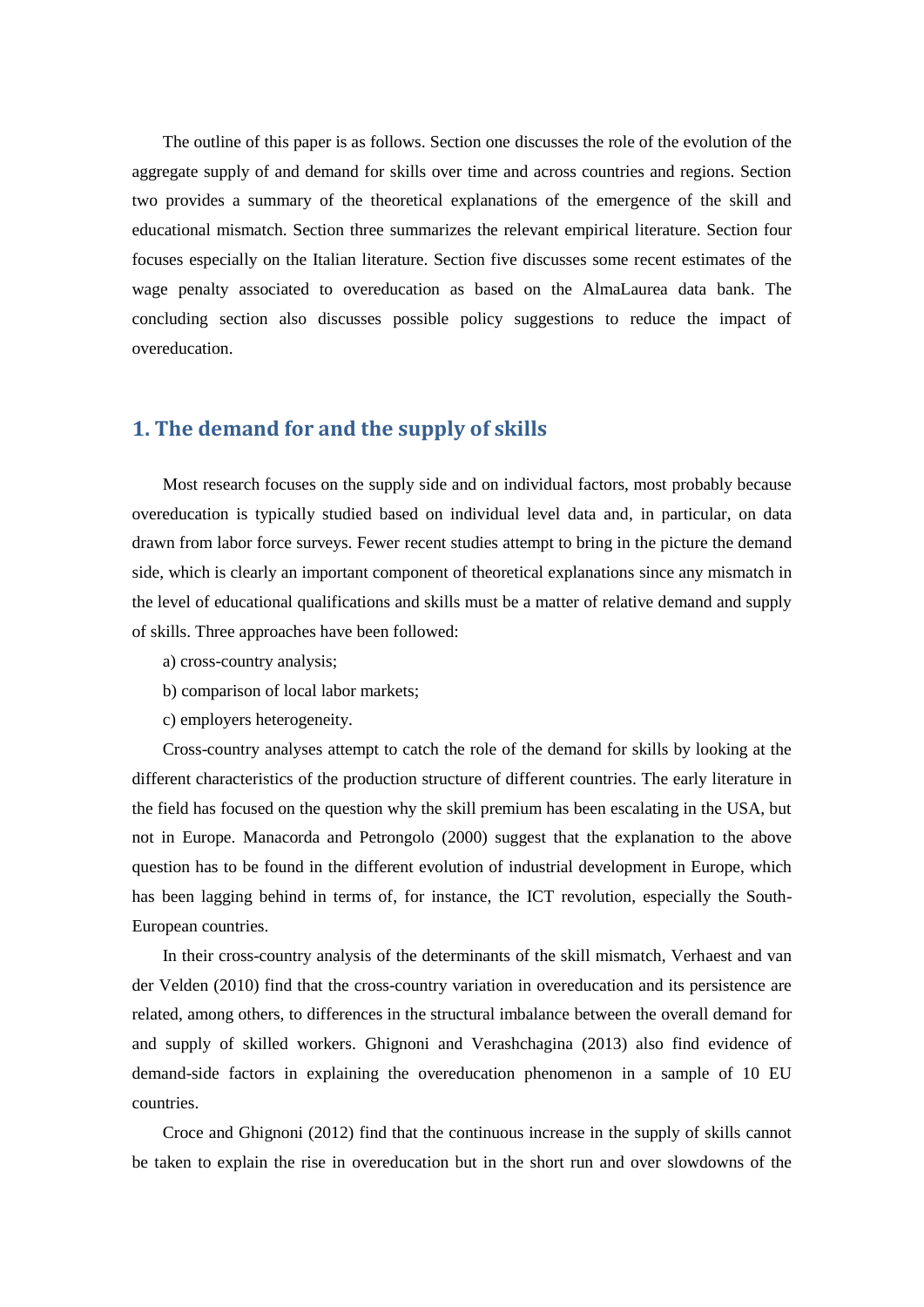business cycle. They argue that when the business cycle revert to growth, the increased supply of skills is re-absorbed. This would be in line with Acemoglu's (2002) theory of the endogeneity of technical change. In other words, overeducation would be a short-time phenomenon and a consequence of the time that is necessary for labor demand to adapt to the increased supply of skills. Schivardi and Torrini (2011) provide circumstantial evidence of the role of human capital in favoring industrial restructuring at a firm level and innovative activities.

Galasi (2008) applies the sample selection bias test to assess the role of the human capital model and the Mincerian approach versus the job competition approach to explain overeducation in a number of European countries<sup>1</sup>. He assumes that where OLS produces unbiased estimates, the human capital model would apply to overeducation, which would result from an inefficient investment in education by the individual. Instead, if wages need to be corrected for sample selection bias, then the job competition model would apply, suggesting that the demand for skills is inherently low for the production of skills that the educational system generates. He finds that the job competition model holds true for most countries in his sample, which would bring support to a demand side explanation of overeducation in most European  $countries<sup>2</sup>$ .

Another approach has consisted of comparing local labor markets in search for the impact on the educational and skill mismatch of the industrial structure and organization. In this stream of the literature, Cainarca and Sgobbi (2009) find evidence of a strong impact of an economic structure based on traditional and scarcely innovative manufacturing activities on the probability to experience the educational mismatch in both forms of undereducation of low qualified, but highly experienced workers and overeducation of highly qualified, but unexperienced workers. Other contributions (see, for instance, Leoni 2011) focus on the role of work organization to explain the mismatch between competences acquired and tasks deployed in the firm.

## **2. Theoretical explanations of overeducation**

1

Theories that explain overeducation range between two opposite theoretical constructs: the human capital theory and the job competition model (see, for in depth surveys, Sloane 2003, McGuinnes 2006, Leuven and Oosterbeek 2011). Traditionally, overeducation has been considered an exception to the human capital theory as it is associated to a mismatch and

 $1$  Next section provides a discussion of the different theories of overeducation at an individual level and of the underlying hypothesis regarding the equilibrium level of the market for skills.

 $2$  For a slightly different interpretation of the sample selection bias test, see later in this essay and see also Caroleo and Pastore (2013).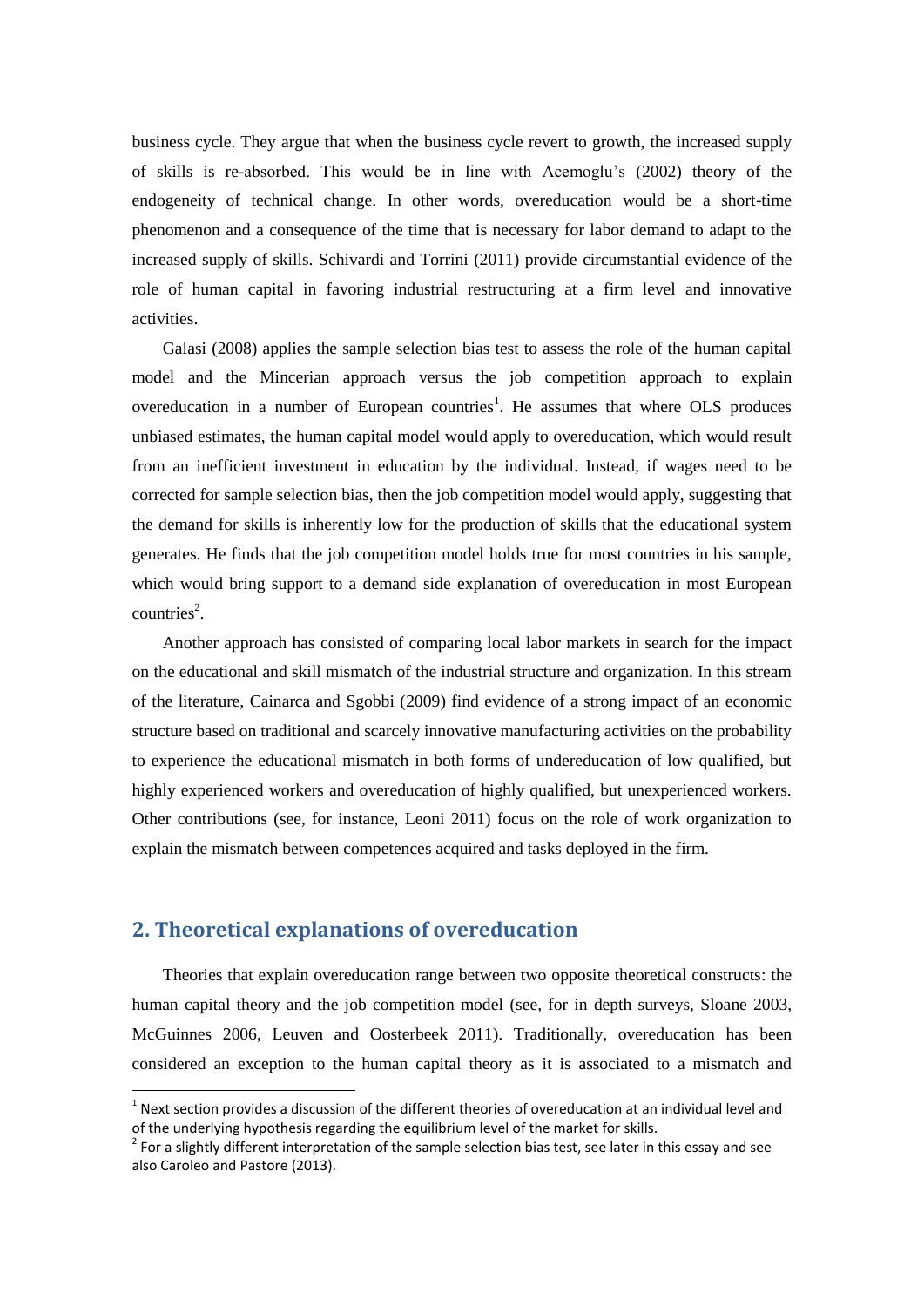therefore a market disequilibrium. Accordingly, it should be a short term phenomenon as a sufficient degree of wage flexibility should restore any imbalance between supply and demand in the graduate labour market unless some persistent, often unobserved, low ability / skill problem affects the permanently overeducated. As Leuven and Oosterbeek (2011) note, more recent literature tends to restore the validity of the human capital theory in explaining overeducation.

To clarify this line of reasoning, consider that, as a matter of fact, overeducation could be conceived as a signal of a lack of the work-related component, rather than a waste of human capital. Recall from the Nobel prize winner, Gary Becker (1964), that human capital is not only represented by the level of education but also by generic work experience and the work experience that is specifically acquired by working for a sufficiently long period of time on a particular type of job. Overeducation is therefore a consequence of a lack of skills that could be acquired through work experience and this is typical of young people, despite their increasing educational level. One would expect hence that overeducation be more common where the educational system is of a sequential type, namely where the mission of the educational system is generating general education rather than all-round human capital, as it is instead the case of dual educational systems (for a more in-depth analysis of the youth experience gap and a classification of school-to-work transition regimes, see Pastore, 2015).

The job competition model, brought to the fore, for the first time, by Lester C. Thurow (1979), on the other side, helps understanding the *persistence* of overeducation also among the adults. In this case, excess schooling is a consequence of the competition for jobs in presence of rigidity of the demand for highly educated labour that leads graduates to accumulate education, which is in some cases more than that requested to get a job, in order to reach the best position in the queue for the job.

With the assignment theory, Sattinger (1993) attempted to reconcile the two previous theories. Like the job competition model, the model assumes that the jobs available in the economy are limited, which implies that remuneration is job specific and independent of the human capital endowment of the individual; on the other hand, like the human capital theory, it assumes that with their investment in human capital individuals are able to compete for the best job and wages are bound to be influenced by the human capital level of individuals. Overeducation arises because wages will neither be entirely related to acquired schooling and other individual attributes, like in the human capital model, nor to the nature of the job, like in the job competition and job assignment model.

The job search theoretical model assumes, instead, that unemployment is largely a voluntary choice. People accept a job offer when it brings with it a wage higher than their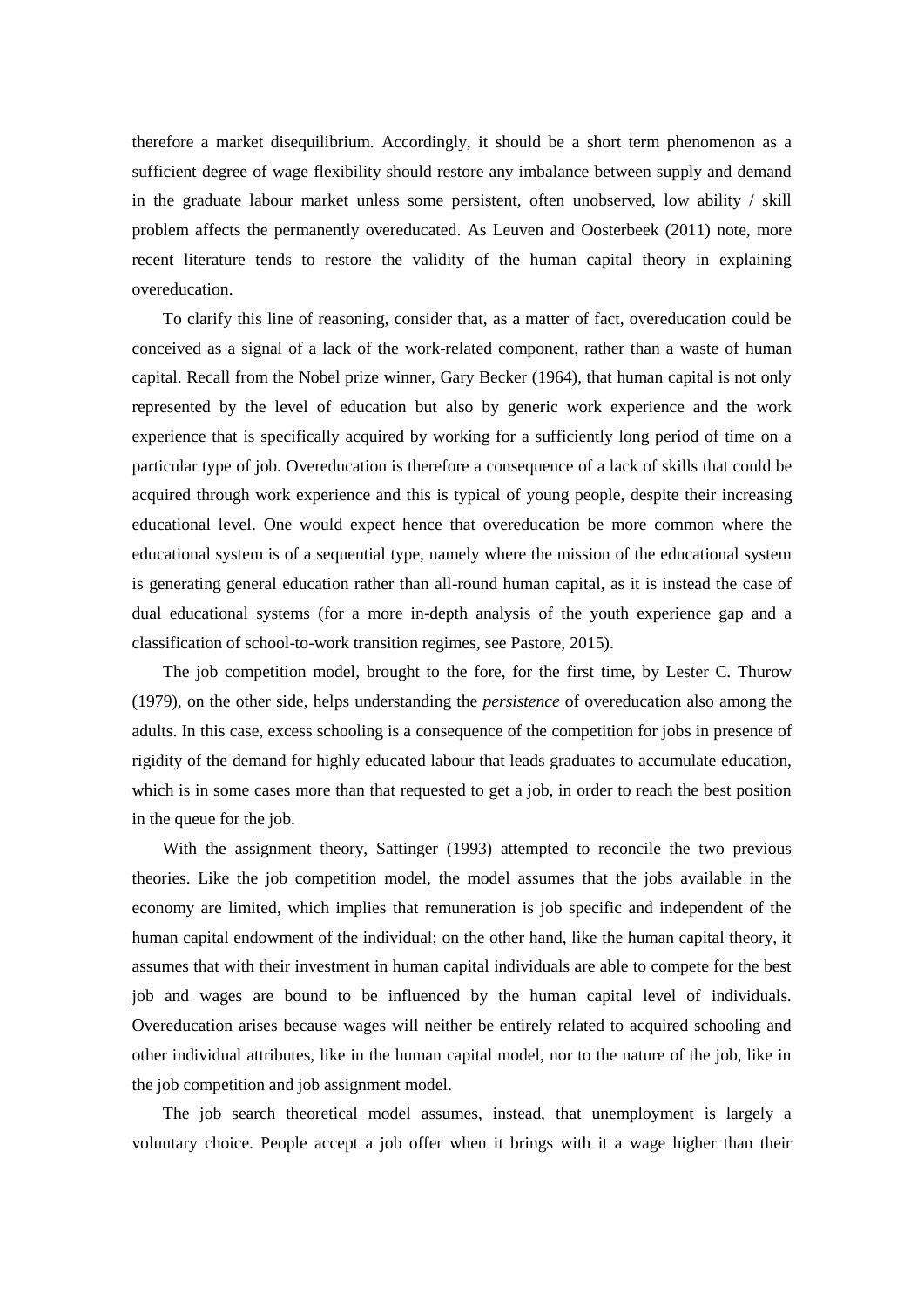reservation wages. The most skilled graduates prefer to wait into the non-employment pool until when they get the best job offer they can. High skill individuals have higher reservation wages and wait for a longer time than the least skilled graduates, who tend to choose the first job offer they get, even if it involves overeducation. Overeducation arises because the least skilled individuals get the first job offer they can because their reservation wage is low. Albrecht and Vroman (2002), Gautier (2002), Dolado et al. (2009) and Carroll and Tani (2013) are examples of this stream of the literature.

Overeducation may result also from career mobility theories (Sicherman and Galor, 1990; Büchel and Mertens, 2000): wages tend to grow over time together with the work experience accumulated by individuals. It is therefore physiological that firms and graduates generate jobworker matches with low earnings in the short run, but good career prospects in the long-run.

# **3. The empirical literature**

While early studies have focused on the USA (Freeman, 1976), more recently, overeducation and skill-mismatch patterns have been noted also in other economies, including several European countries (see, for overviews, Büchel et al., 2003; Rubb, 2003; McGuinness, 2006; Leuven and Osterbeek, 2011) and also Italy (AlmaLaurea 2005; Di Pietro and Urwin 2006; Ordine and Rose, 2009; Ortiz 2010). These studies have addressed the following issues:

- a) Size and cross-country determinants of overeducation;
- b) Within-country determinants and by educational qualification;
- c) Penalty in terms of earnings and employment probabilities;
- d) Shortcomings of OLS and corrections for measurement errors, sample selection and endogeneity bias.

Issue a) is one of the most complex to deal with, due to the lack of comparative data. In addition, whatever the measure of overeducation / overskilling adopted, measurement errors are very common, inviting to take the greatest caution when studying this form of educational / skill mismatch (see, among others, Chevalier, 2003; and the recent survey by Leuven and Oosterbeek, 2011).

As seen before expectations based on theoretical reasoning and early evidence on the skill mismatch across OECD countries (Manacorda and Petrongolo, 2000) point to lower overeducation in the EU as compared to the USA. Nonetheless, supply side considerations suggest that also in (Southern) European countries, overeducation might have become an issue in recent years, due to the dramatic increase in the supply of human capital in a context of sluggish economic growth and innovation rates. The human capital boom has been the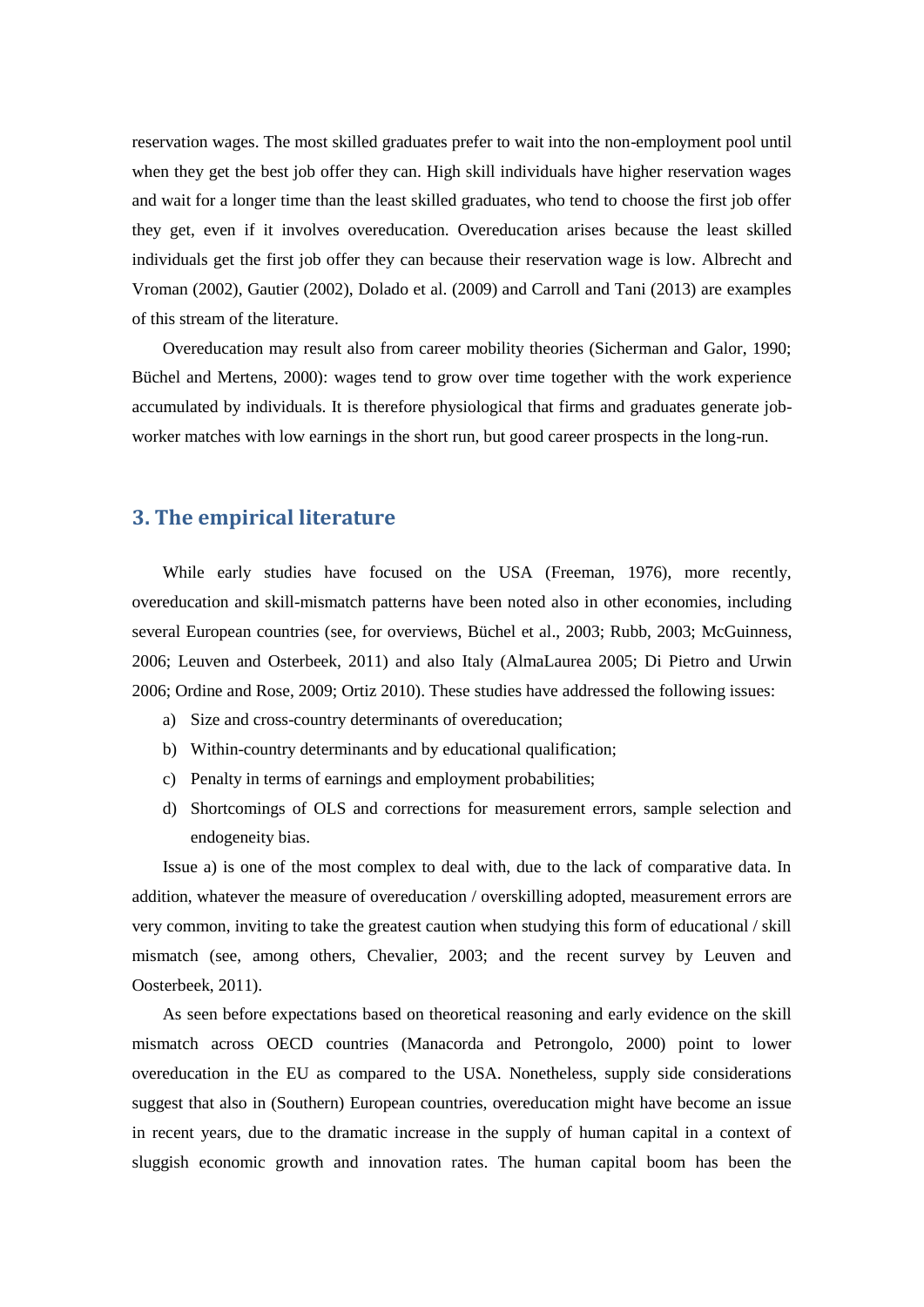consequence also of policy intervention. Continuous reforms of the educational system starting from 1999 have been aimed, among others, at reducing the direct and indirect cost of education, in order to favour the increase in educational attainment.

A recent, but flourishing stream of literature is attempting to estimate the relative impact of demand and supply side variables in cross-country panel data analyses. The authors find that demand side variables and differences in the imbalances between the composition by field of study of the demand for and supply of education are more important than institutional factors (Davia et al., 2010; Verhaest and van der Velden, 2010; Croce and Ghignoni, 2012).

As to point b), overeducation is typically attributed to similar observed characteristics, such as holding a degree in the Arts or Social Sciences, the fact of studying and working, the tendency to work before starting to attend a university programme.

Even if the return to education (Point c) is still positive for the overeducated and higher than that obtained by workers holding only a secondary high school diploma (Brynin and Longhi, 2009; Franzini Raitano 2012; Wasmer et al, 2005), nonetheless, they invariably get a wage penalty for being overeducated as compared to their peers employed in positions for which they hold the required diploma. Leuven and Oosterbeek (2011) report a low wage penalty associated to overeducation of less than 10% as compared to the return to required schooling.

Moreover, generally speaking, the wage gap for overskilling is lower than that for overeducation (see, among others, Sloane et al., 1999; Wasmer et al., 2005). The greater probability of overrating overskilling as compared to overeducation might explain this. In addition, overeducation is more likely to signal an objective disadvantage at the work place. Dolton and Silles (2008) find a wage penalty of about 16% for overskilling and of 23% for overeducation. McGuinness and Sloane (2010) find an average wage penalty associated to overskilling of about 10%, but of about 30% in the case of overeducation in a sample of seven EU countries, using the REFLEX dataset<sup>3</sup>.

The points c) and d) appear more and more closely related to each other, since many authors have raised the concern that simple OLS estimates tend to dramatically underestimate the wage penalty associated to overeducation. Three types of possible sources of bias have been highlighted in the literature: a) endogeneity; b) sample selection; c) measurement errors. While endogeneity tends to generate upward corrections of the wage penalty, and measurement errors tend to generate a downward correction, sample selection bias has a potentially ambiguous effect.

**.** 

 $3$  REFLEX is a survey carried out among a representative sample of graduate from tertiary education, having got the degree in the academic year 1999/2000, in 16 European countries (Allen and van der Velden, 2007).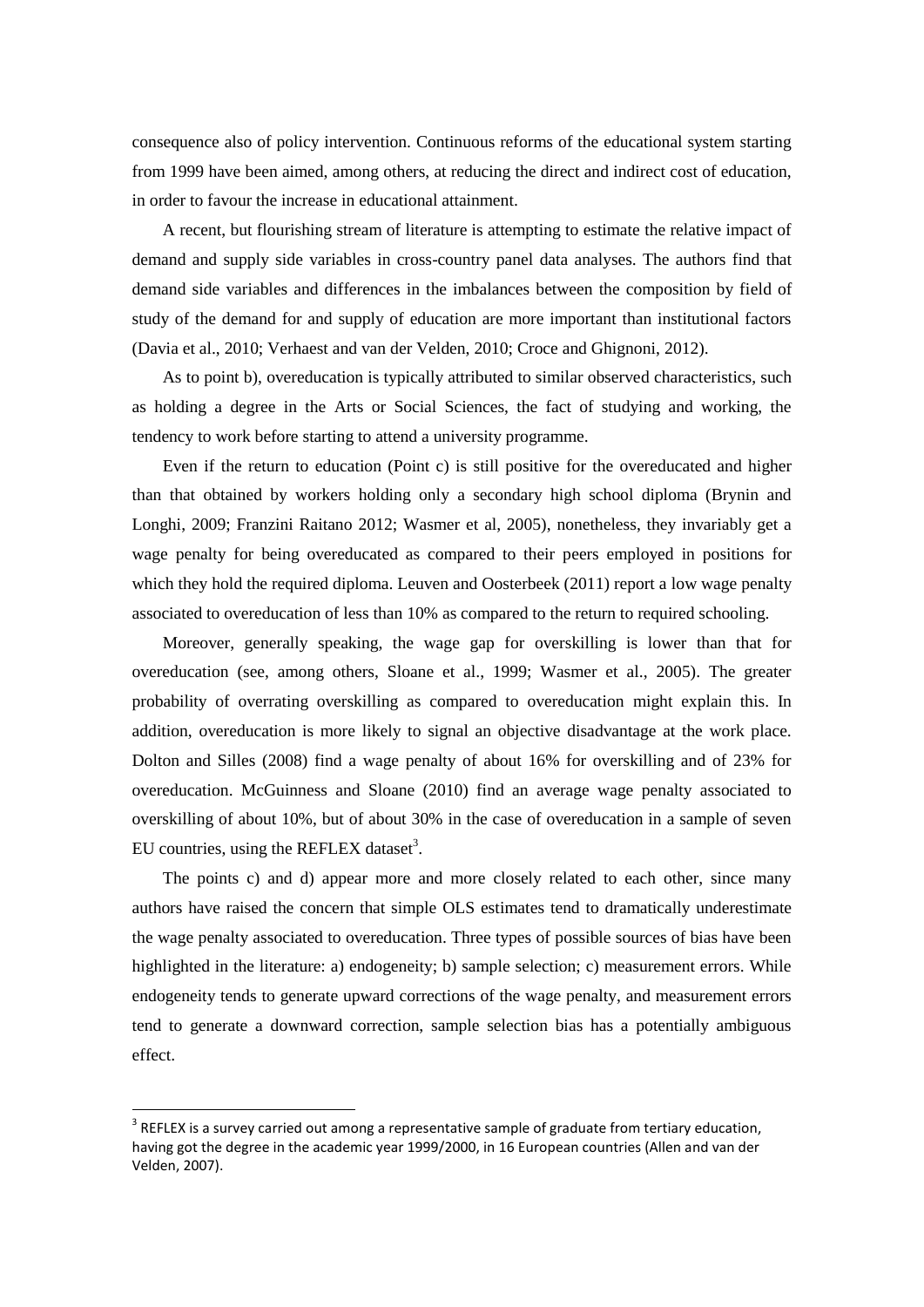Measurement errors might tend to reduce the wage penalty since often individuals believe, subjectively, more than they do objectively, to be overeducated (or also overskilled) when they are not. This might tend the wage penalty of the overeducated to be lower on average, since it is computed also on individuals that are not genuinely overeducated. It is important to detect the cases of measurement errors to understand whether and how many individuals are not overeducated. In fact, as the measurement based on statistical overeducation shows, there are also many cases of under-education. If not adequately accounted for, they might tend to overestimate the wage penalty associated to overeducation, since the baseline group of the non overeducated might possibly include also the undereducated, whose wage is proven to be lower than average. Chevalier (2003), Mavromaras et al. (2010) and Pecoraro (2011) elaborate ways to measure the wage effect of genuine versus apparent overeducation by looking at the relation between overeducation and job satisfaction.

Endogeneity arises if overeducation is assumed to be related to unobserved characteristics, such as a lower level of skills and motivation of the overeducated. Now, if the overeducated are less motivated than average, it is likely that the wage penalty is higher than that typically found. In fact, once controlling for unobserved motivation and skills, overeducation should generate a greater wage penalty.

Nicaise (2001) is among the first to notice that ignoring the non-employed might generate a bias on returns to education whose direction is in principle ambiguous. Applying her line of reasoning to the case of overeducation, as represented in Figure 1, according to the job competition and job assignment models, sample selection bias arises because of the fact that the educational mismatch appears first of all in the form of a higher probability of non-employment and only at a later stage takes the form of a wage penalty. Once controlling for the selection bias arising from the presence of non-employment, the wage penalty of those experiencing an educational mismatch might be much higher. Conversely, according to the search theoretical model, unemployment is a voluntary choice and the most skilled graduates prefer to wait into non-employment until when they get the best job offer they can. Accordingly, sample selection causes an upward bias in OLS estimates.

#### **[Figure 1 about here]**

Once controlling for endogeneity and sample selection bias, most authors find that the wage penalty associated to overeducation increases lending support to the job competition and job assignment models (see, among others, Cutillo and Di Pietro, 2006). In addition, the upward bias tends to outweigh the downward bias due to measurement error in panel data analysis (Dolton and Silles, 2008).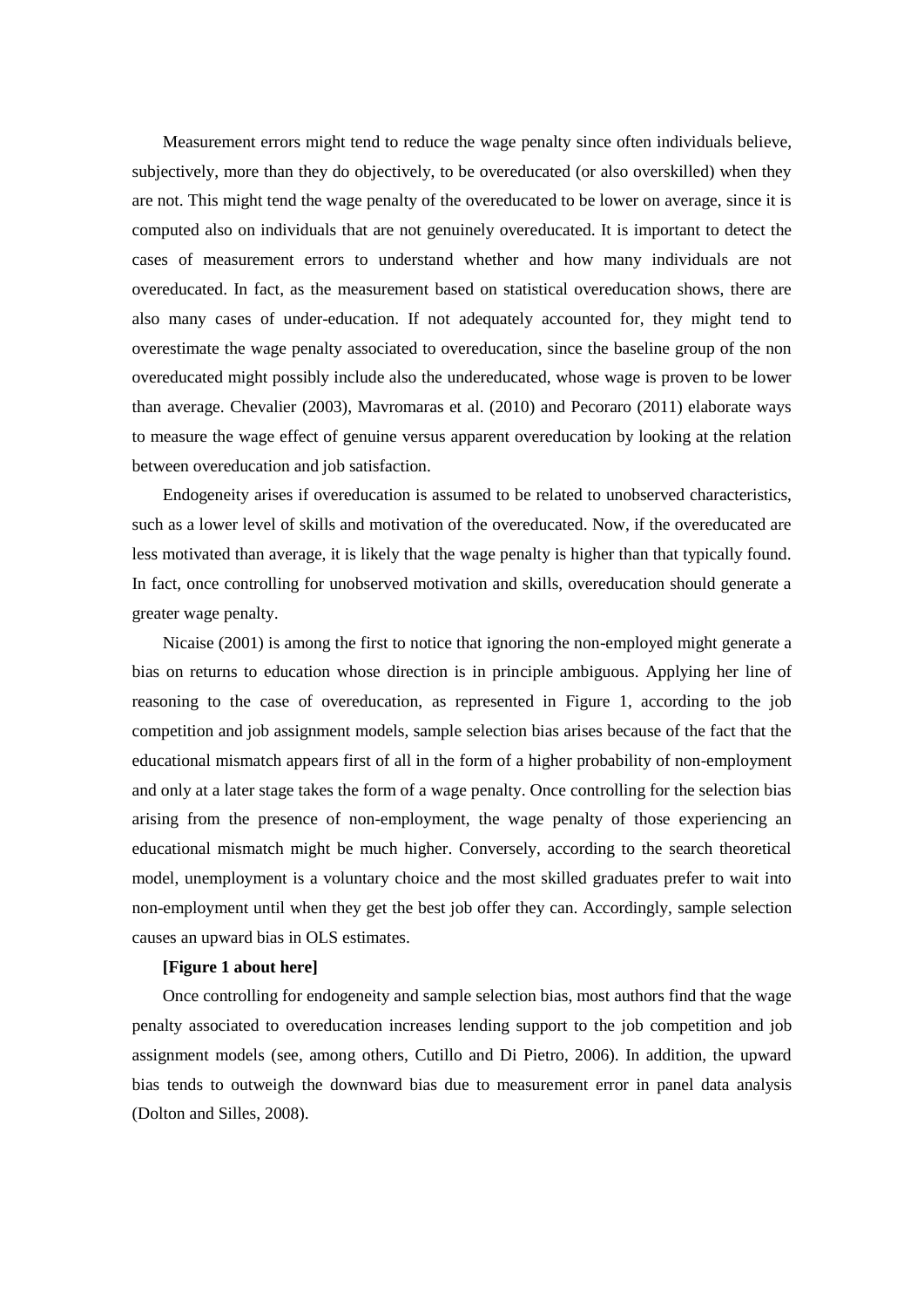# **4. The case of Italy**

1

The empirical literature on Italy has especially aimed at catching the specificity of the country, namely its low level of both demand and supply of human capital. From the demand side, Manacorda and Petrongolo (2000), among others, note that the production structure is still based on labour intensive traditional manufacturing. Therefore, the origin of educational mismatch could be found in the weak demand of more educated workers compared with the skill formation supplied by the educational system (Cainarca and Sgobbi, 2009). From the supply side, Checchi (2003), Pastore (2009) and Franzini and Raitano (2012), among others, note the lowest level and quality of educational attainment of young people as compared to the EU average<sup>4</sup>.

A large literature points to the inefficiency of the educational system in generating a sufficient level and composition of skills for the labour market demand. Ordine and Rose (2009), for example, model the hypothesis that inefficient educational choices due to the different educational quality supplied by the universities can generate overeducation. It is mirrored not only in the low level of education attainment, but also in the dramatic social immobility. Education attainment is especially low among the poorest segments of the population, due to school tracking (see, among others, Checchi et al., 1999; Cappellari, 2004; Brunello e Checchi, 2007; Bratti et al., 2008; Checchi, 2010). In addition, Caroleo and Pastore (2012) note a strong correlation between the father educational level and that of their children by type of university degree: in particular, most children whose parents both hold a university degree tend to gather in those fields of study that give access to liberal professions, where the intergenerational transfer of human capital is greatest.

All this considered, in principle, it is hard to say whether overschooling is higher or lower than elsewhere. ISTAT, the Italian national statistical office, estimated that the undereducated were 1.9 million (9% of employment), whereas the overeducated amounted to 3.7 million (16.5%) in 2006. The existing comparative evidence hints that the country has a higher than average share of overeducated workers, suggesting that demand is more at risk of losing the race with the supply of human capital than elsewhere. Horizontal overeducation might also be an important component, due to the low degree of orientation of high school diploma students, the

<sup>&</sup>lt;sup>4</sup> In the last decade, Italy has witnessed several reforms of the university system aimed at reducing the indirect cost of education, one of the highest in the world, due to the long time that is necessary to attain a degree and complete the school-to-work transition (Pastore, 2009). As a consequence, the number of graduates has slightly increased, although at a slower pace than the EU average, making the country still score as one of the lowest in terms of educational levels in Europe.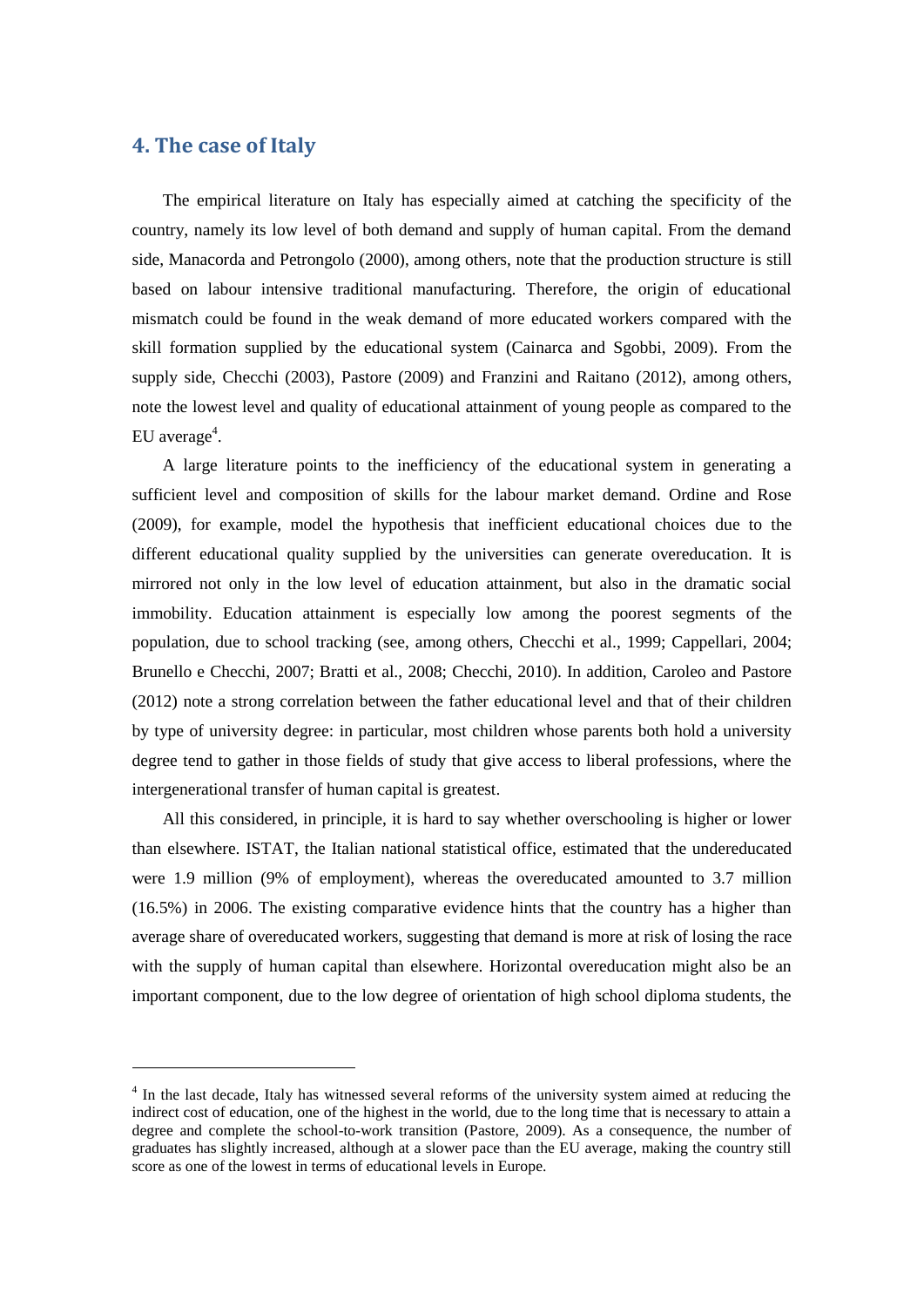scant integration of the educational system with the labour market and the high share of graduates in humanities and other arts degrees.

In their study of the REFLEX data, McGuinness and Sloane (2010, Table 3.6) find that the extent of the educational mismatch is in Italy one of the highest among the EU countries included in their sample (Davia et al., 2010; Verhaest and van der Velden, 2010). With a share of 23% of overeducated workers at the time of their first job and of 13% five years after graduation, Italy is the third last performer, standing only after Spain and the UK, that have a share of overeducation equal to 17% and 14%, respectively, five years after graduation. In other EU countries in the sample, overeducation is almost always under the threshold of 10%.

Slightly different is the case of overskilling, which is much more common in the REFLEX sample and for which Italy tends to the country average. This is due to the tendency of overskilling to be much more common than overeducation. In Italy, overskilling equals 21% at the first job and 11% five years after graduation. Italy is still under Spain and the UK only, but this time also other countries have similar levels, fluctuating from 8% in Portugal and Norway to 19% in Belgium and 21% in France.

Ferrante (2010) uses AlmaLaurea data to assess the impact of a number of individual characteristics on the effectiveness of the university degree in providing a job that is up to the educational and skill level of the individual. He reports that the variables that correlate positively and in a statistically significant way with the effectiveness of the university degree in an ordered probit framework include: a high school diploma with a score of 55-60 out of 100; a high university final grade; a longer length of job search; experiencing some postgraduate training; holding a university degree in engineering, chemistry and pharmacy, law. The negative and statistically significant determinants include: holding a diploma of technical high school, rather than gymnasium; belonging to the working class; starting their career via starter or atypical working contracts, such as apprenticeship, *stage*, temporary contract; holding an arts degree or a degree in education, psychology, social sciences. Moreover, the author finds a statistically significant positive effect of the effectiveness of the university degree on job satisfaction.

The wage penalty of overeducated or overskilled university graduates is found to be lower in Italy than in other countries and in some case not statistically significant (Wasmer et al. 2005; Brynin and Longhi 2009; Ordine and Rose, 2009). Using the 2001 ISTAT enquiry on professional integration of 1998 graduates, Cutillo and Di Pietro (2006) find a wage penalty for university graduates ranging between 2.4% and 5.7% in simple OLS estimates based on an ISTAT database. McGuinness and Sloane (2010) find a wage penalty of about 10%. Interestingly, in the case of Italy, they find a higher wage penalty for the overskilled (-11%)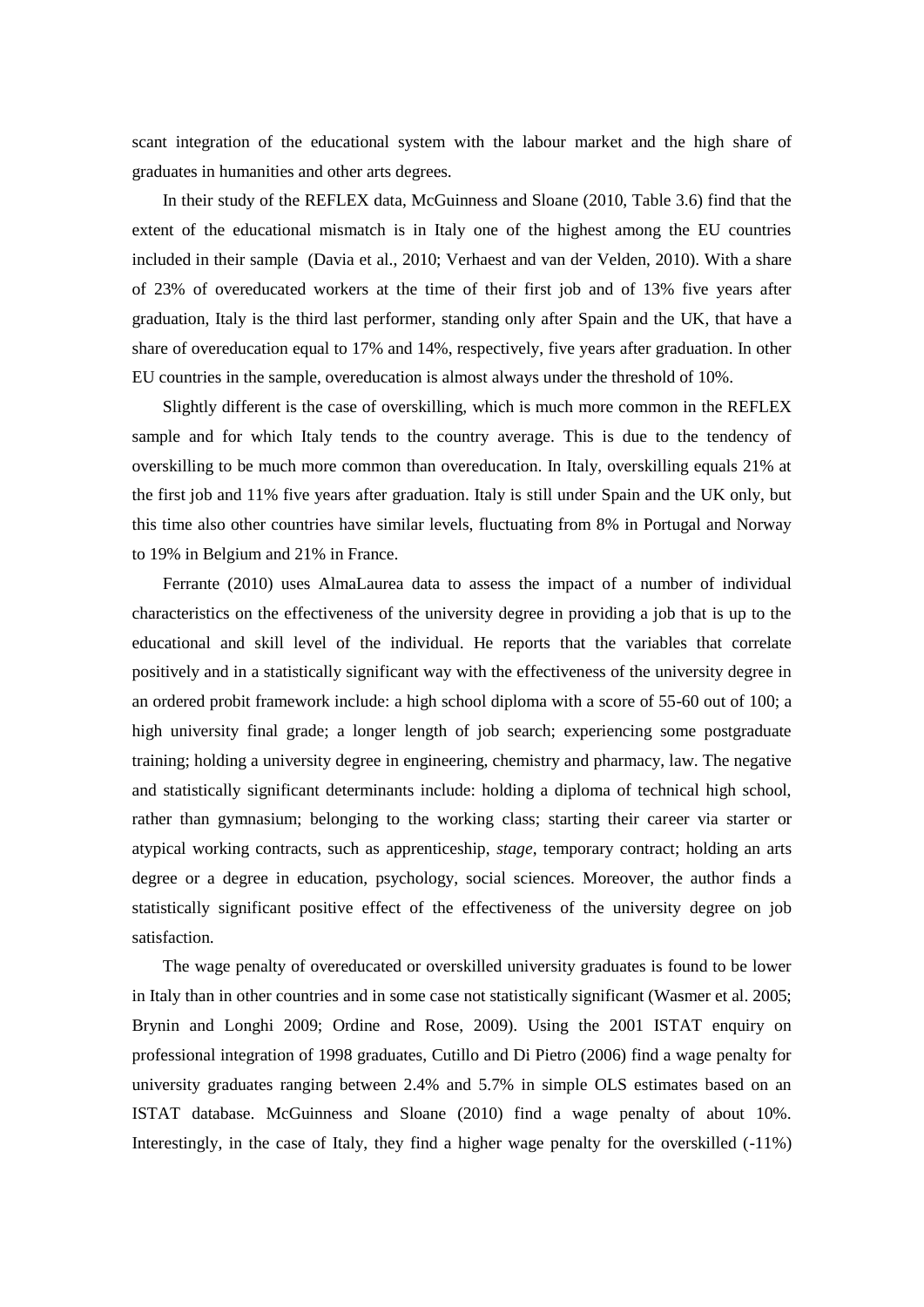than for the overeducated (-4%). The latter is not statistically significant. They also find a wage penalty of about 8% in the case of under-skilling.

Using the ISFOL PLUS data, Aina and Pastore (2012) find a strong correlation of overeducation with delayed graduation and a wage penalty associated to overeducation of about 20%, slightly higher than in previous studies.

According to some authors, the return to education of overeducated graduates is anyway positive even if lesser than that of well-matched counterparts (Caniarca and Sgobbi 2009; Franzini and Raitano 2012). This suggests the low wage penalty associated to the educational and skill mismatch suggests that firms have strong incentives to hire a worker holding a university degree rather than a high secondary school diploma even if the university graduate is bound to remain overeducated. This can be understood considering the highest unemployment rate existing traditionally in the country and the abundance of non-employed job seekers especially among the youngest segments of the population. Although lower than that among young people holding a high school diploma, the unemployment rate of university graduates is higher in Italy than in other EU countries. As already noted in the previous section, this poses an apparent problem of sample selection bias when estimating the wage effect of overeducation and seems to line in favour of the job competition and job assignment models, rather than the job search theoretical model.

Using an ISTAT survey carried out in 2001 on graduates in 1998, Cutillo and Di Pietro (2006) find that once controlling for endogeneity of overeducation, the wage penalty increases up to between 22 and 39%. Once controlling for both endogeneity and sample selection bias, the wage penalty of overeducation reaches always about 40%, independent of the sample adopted.

Considering the dramatic geographical differences existing in the country, a potentially relevant issue is whether there is any divide also in the way overeducation manifest itself across regions. In theory, one would expect overeducation to be more common in the South, where the demand for skills is supposedly lower, due to the lower development level. Nonetheless, Franzini and Raitano (2012) find that in the Southern regions overeducation is less frequent and bears a lower wage penalty. They explain this finding in terms of the relatively greater share in Southern regions of workers employed in the state sector, where overeducation is less frequent and bears a lower wage penalty. On the other hand Croce and Ghignoni (2015) find that frictions and barriers increasing the costs of spatial mobility worsen the matching between required and possessed education in the labour market. And, in particular, among the university graduates, movers are less overeducated than stayers and a longer migration distance decreases overeducation risks.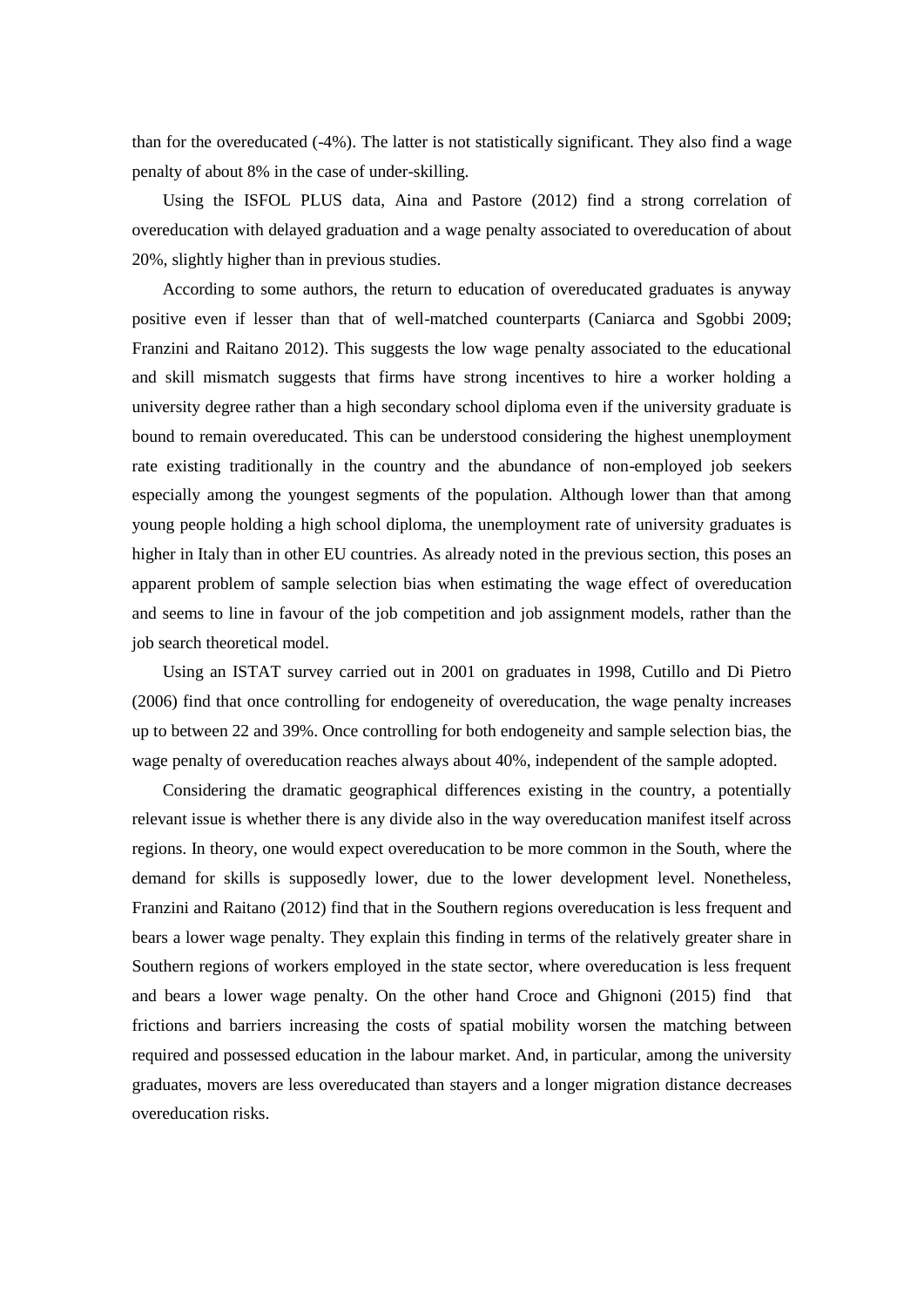## **5. Overeducation in the AlmaLaurea data**

Caroleo and Pastore (2013) provide a detailed empirical analysis on the overeducation in Italy using the AlmaLaurea data bank that provides an excellent testing ground to address this issue and to test different theoretical approaches<sup>5</sup>. Their conclusions about the personal attributes of overeducated are in line with those of the previous literature.

In particular, Table 1 provides summary measures of the wage gap derived from different estimated models, including the unconditional estimate, the conditional one and that obtained including controls for sample selection bias. They estimate the unconditional wage penalty both using a traditional OLS specification and the regression with intervals considering how wages are measured in the data.

The unconditional wage gap is relatively high for both overeducation (from -21 to -25%) and overskilling (from -16 to -21%). In both cases, OLS underestimates the wage penalty as compared to interval regression.

However, the unconditional measure of the wage penalty might catch such factors as the lower than average productivity characteristics of the overeducated / overskilled. In other words, such a high unconditional penalty might disappear once controlling for the lower than average levels and quality of human capital of the overeducated. Such characteristics might be observed or unobserved.

Table 1 reports also conditional measures of the wage penalty as obtained in OLS estimates and in interval regressions including all the variables of the AlmaLaurea data base as controls. Interestingly, once controlling for the level and quality of human capital, both OLS coefficients are halved. More precisely, the wage penalty of overeducation reduces to 12% and that of overskilling to 7%. Similar reductions are observed in the case of interval regressions.

#### **[Table 1 about here]**

**.** 

Our findings provide indirect support for the job competition and the job assignment model versus the search theoretical model, suggesting that the non-employed would be more likely to be overeducated if they found a job. In other words, the sample selection correction confirms that there is positive selection into employment of the most skilled among those experiencing

<sup>5</sup> AlmaLaurea is a consortium including a large and growing number of Italian universities. The aim of the consortium is to provide a framework to ease the interaction of graduates and firms by collecting the curricula of graduates and making them available to firms wishing to fill in their job vacancies. A further support is supplied to the universities providing them with homogenous information on the quality of the achieved education. It also collects valuable information on individual and educational characteristics of graduates at the time of graduation and on their employment status after one, three and five years from graduation.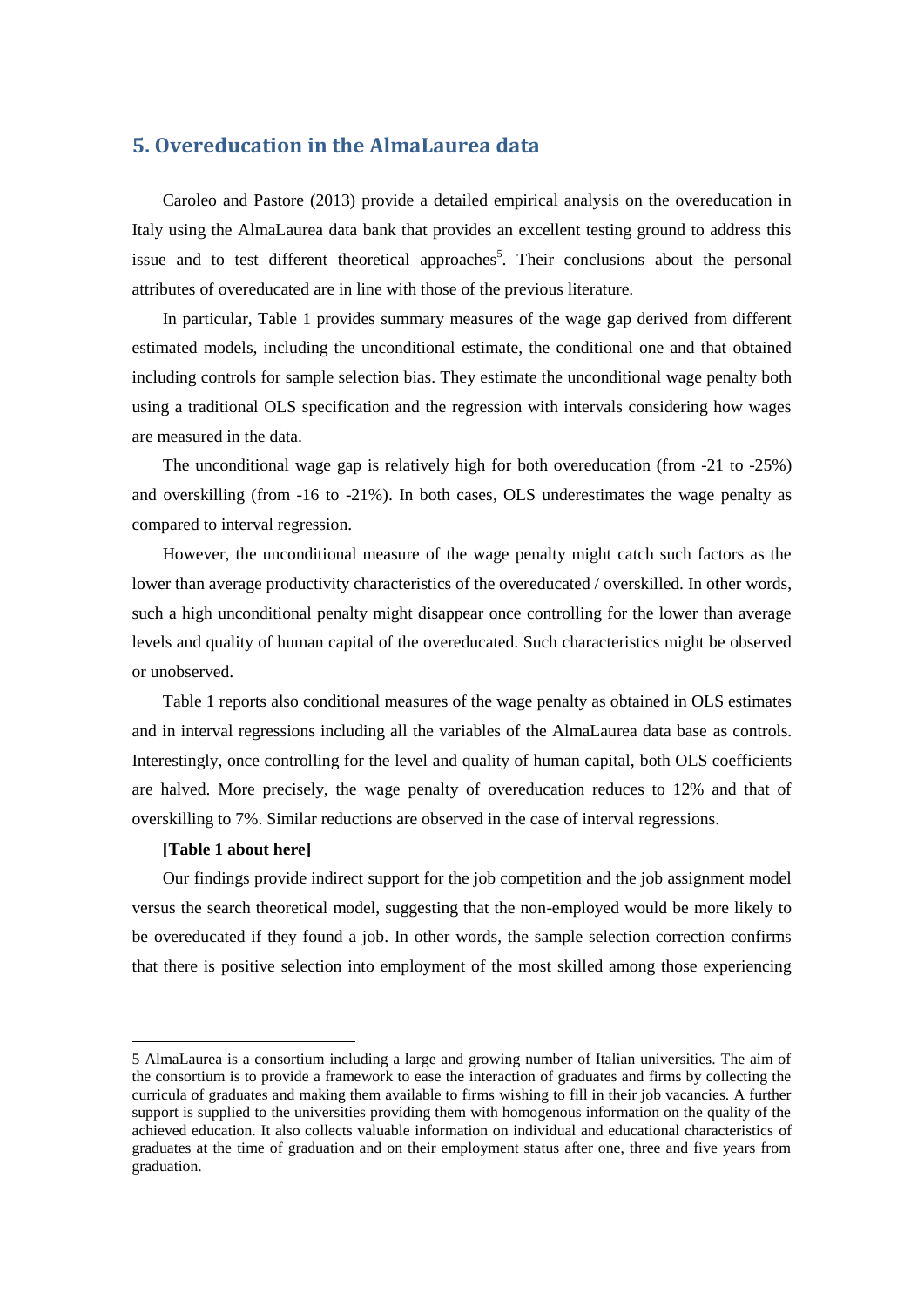the educational / skill mismatch with respect to labour demand. This finding is partly in line with that of Cutillo and Di Pietro (2006) based on different data.

### **Concluding remarks**

This essay provides a detailed survey of the literature on overeducation, attempting to elaborate an interpretation of the educational mismatch as linked to both insufficient demand for skills and the inefficiency of the school-to-work transition in producing the skills that the labor market requires.

The literature on the role of demand side factors is still tentative, since most of the literature is based on a micro-economic approach and on individual level data. The interpretation proposed in some recent contributions is that the insufficient demand for skills especially after an expansion of the supply of skills, as the one which is happening in Europe in the last two decades, is an obvious factor of overeducation in most countries. Nonetheless, as also the most recent theory of endogenous technical change would predict, an expansion of the supply of skills might be followed by a process of technological innovation which could develop, in turn, also the demand for skills. In other words, the educational and skill mismatch would be temporary phenomena which will be absorbed when the economy returns to grow.

Then, it is likely that the technological poverty of many EU countries, especially in the Southern area, explains most part of the educational mismatch, especially that in terms of overskilling. This is especially true in those countries, like Italy, where the production system is oriented towards traditional manufacturing sectors and therefore the demand for human capital is expected to remain low and stable.

We have argued that overeducation in this country is also associated with an inefficient school-to-work transition system which does not allow young people to develop their work related skills, because of the lack of links between the educational system and the labor market.

Special mention has been made of the research works on the wage penalty associated with overeducation for individuals and therefore from a microeconomic point of view. The results show a relatively high unconditional wage penalty for both overeducation and overskilling, partially offset once controlling for the lower than average levels and quality of human capital of the overeducated.

The policy implications of our analysis is that, taking for granted the necessity of policies takling the low productivity growth rate, it is important also to advance the school to work transition system and in particular the links of the educational and training systems to the labor market. In this sense, it is important that the dual principle be introduced and diffused also in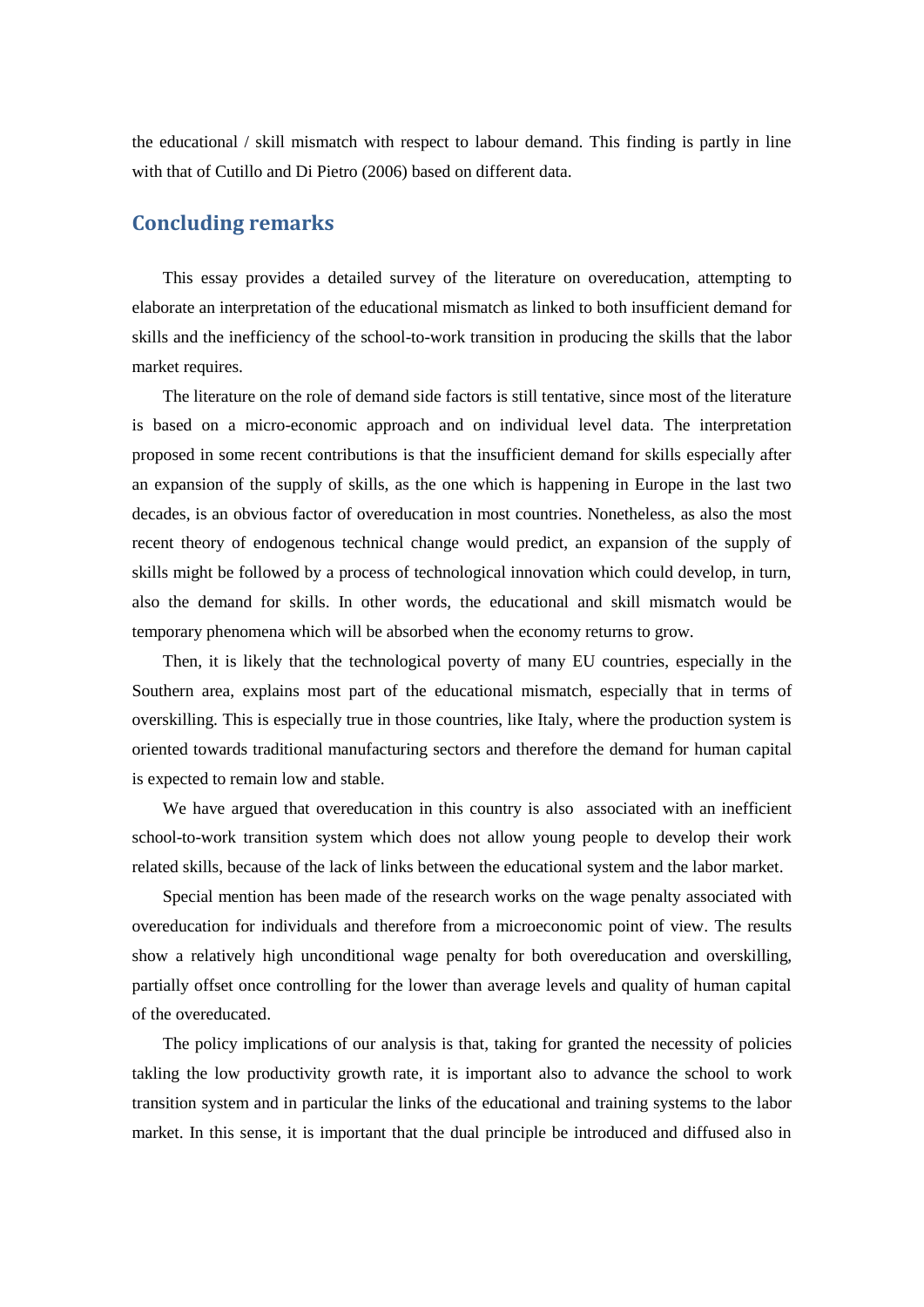tertiary education. Alternatively, more job opportunities and insertion contracts should be offered to fresh graduates, so to develop sooner their work related skills.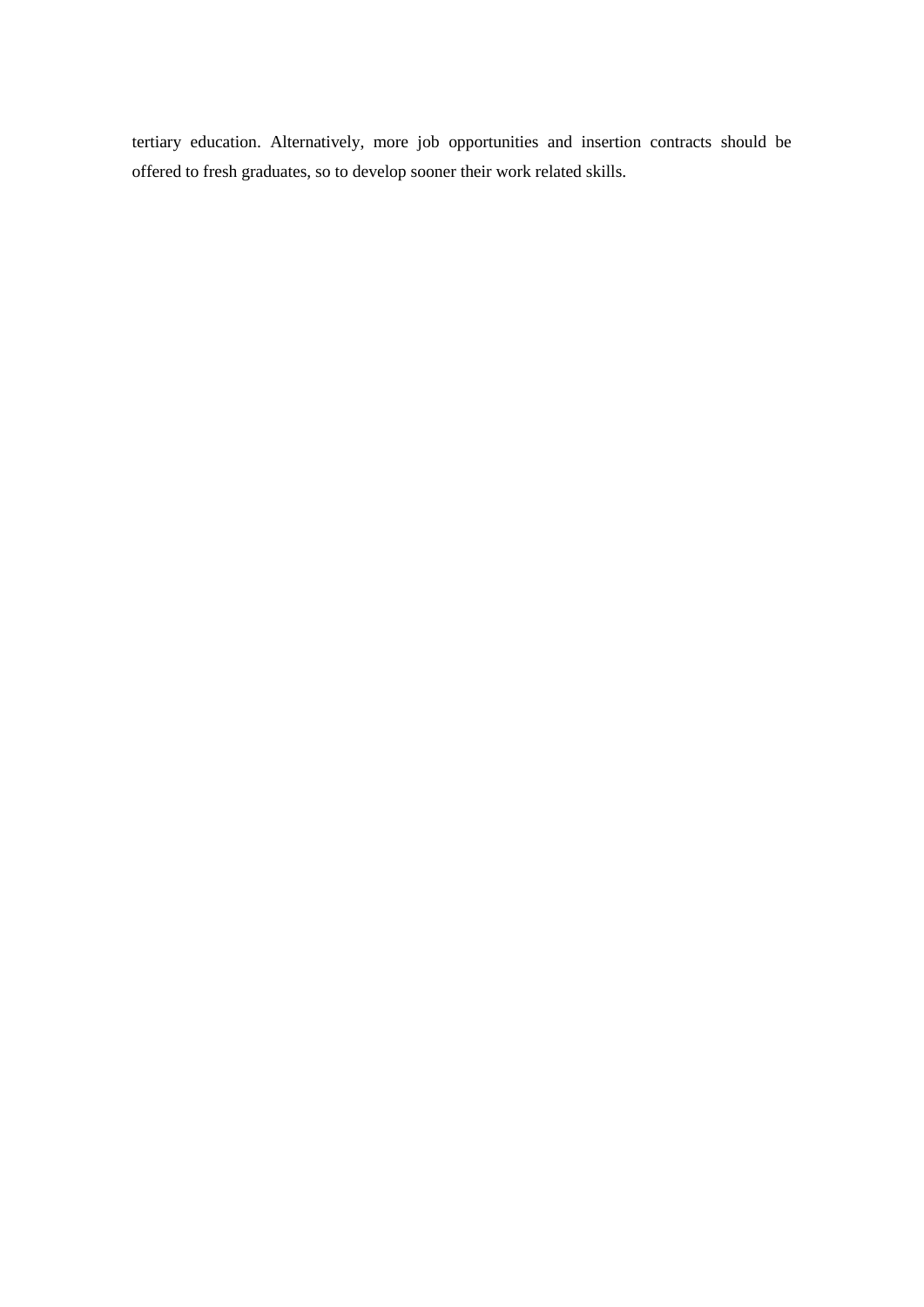### **References**

- Acemoglu, D. (2002), "Technical change, inequality and the labor market", *Journal of Economic Literature* 40(1): 7–72.
- Aina, C. and F. Pastore (2012), "Delayed Graduation and Overeducation: A Test of the Human Capital Model versus the Screening Hypothesis", *IZA discussion paper*, n. 6413.
- Albrecht, J. and S. Vroman (2002), "A Matching Model with Endogenous Skill Requirements", *International Economic Review*, 43: 283-305.
- Allen, J. and R. van der Velden, (eds.) (2007), *The Flexible Professional in the Knowledge Society: General Results of the REFLEX Project*, Research Centre for Education and the Labour Market, University of Maastricht, Maastricht.
- Alma Laurea (2005), *Lavorare dopo la laurea. Caratteristiche e percorsi occupazionali*, Il Mulino, Bologna.
- Barone, C and L. Ortiz (2011), "Overeducation among European University Graduates: A Comparative Analysis of its Incidence and the Importance of Higher Education Differentation" *Higher Education*, 61(3): 325-337.
- Becker, G. S. (1964), *Human Capital*, Columbia University Press, New York.
- Bratti, M., Checchi D. and G. de Blasio (2008), "Does the Expansion of Higher Education Increase the Equality of Educational Opportunities? Evidence from Italy", *Labour*, 22(special issue): 53-88.
- Brunello, G. and D. Checchi (2007), "Does School Tracking Affect Equality of Opportunity? New International Evidence", *Economic Policy*, 22(52): 781-861.
- Brynin, M. and S. Longhi (2009), "Overqualification: Major or minor mismatch?", *Economics of Education Review*, 28(1): 114-121.
- Büchel F. and A. Mertens (2004), "Overeducation, undereducation, and the theory of career mobility", *Applied Economics*, 36(8): 803-816.
- Büchel, F., de Grip A. and A. Mertens (eds.) (2003), *Overeducation in Europe*, Edward Elgar, Cheltenham.
- Cainarca, G.C. and F. Sgobbi (2009), "Quanto paga studiare: la relazione fra istruzione e retribuzione in Italia" *Economia Politica*, XXVI(1): 53-84.
- Cappellari, L. (2004), "The Effects of High School Choices on Academic Performance and Early Labour Market Outcomes", Royal Economic Society Annual Conference, Royal Economic Society.
- Caroleo, F.E. and F. Pastore (2012), "Talking about the Pigou Paradox. Socio-Educational Background and Educational Outcomes of AlmaLaurea", *International Journal of Manpower*, 33(1): 27-50.
- Caroleo, F.E. and F. Pastore (2013), "Overeducation at a Glance: Determinants and Wage Effects of the Educational Mismatch, Looking at the AlmaLaurea Data", *IZA Discussion Paper*, No. 7788.
- Carroll D. and M. Tani (2013), "Job Search as a Determinant of Graduate Over-Education: Evidence from Australia", *IZA Discussion Paper*, No. 7202.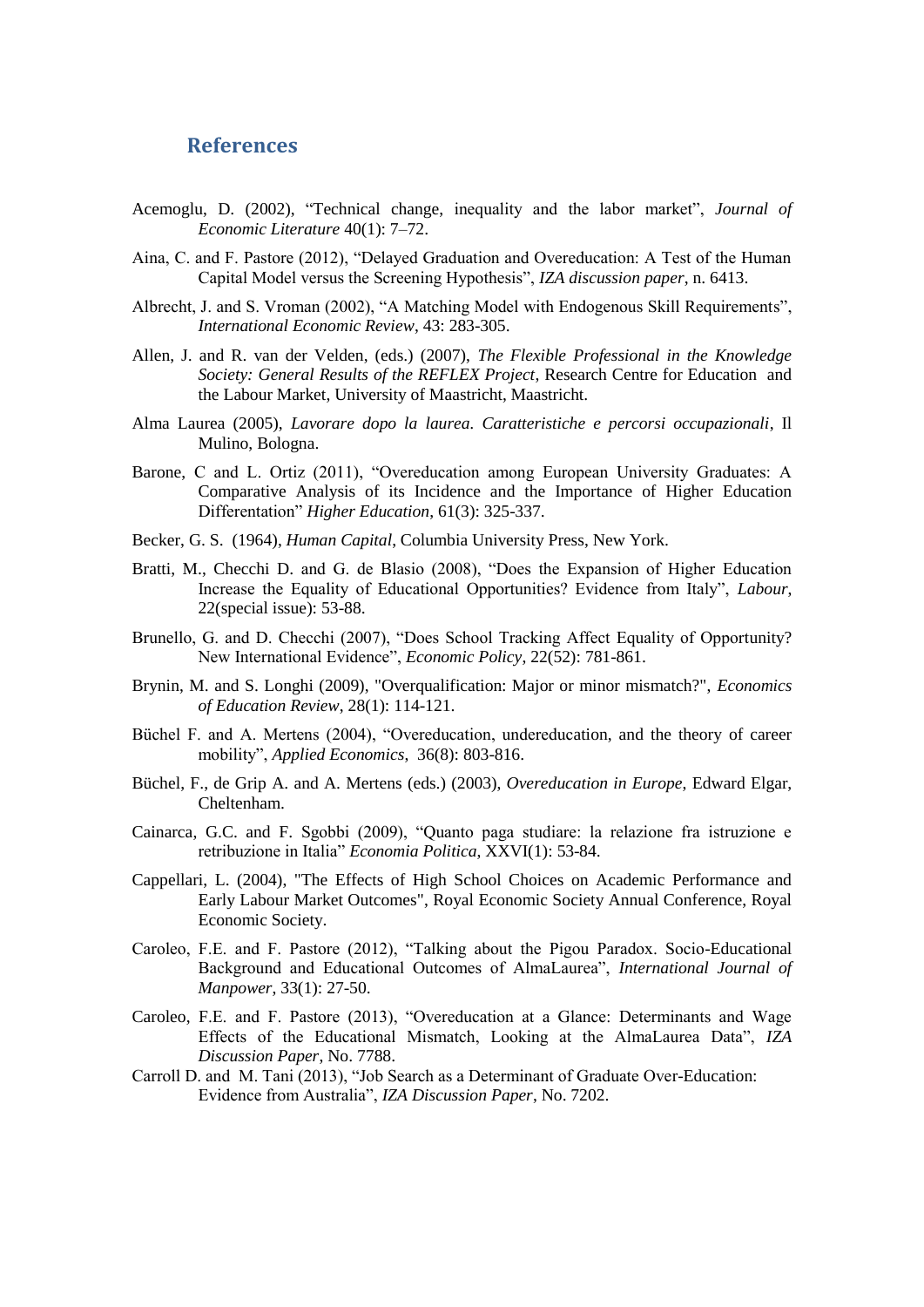- Castellano, R., Quintano C. and A. D'Agostino (2008), Graduates in Economics and Educational Mismatch: the Case Study of the University of Naples "Parthenope", *Journal of Education and Work*, 21(3): 249-271.
- Checchi, D. (2003), "The Italian Educational System: Family Background and Social Stratification", in ISAE (ed.), *Monitoring Italy*, ISAE, Rome.
- Checchi, D. (ed.) (2010), *Immobilità diffusa: Perché la mobilità intergenerazionale è così bassa in Italia*, Il Mulino, Bologna.
- Checchi, D., Ichino A. and A. Rustichini (1999), "More Equal but Less Mobile? Education Financing and Intergenerational Mobility in Italy and in the US", *Journal of Public Economics*, 74(3): 351-393.
- Chevalier, A. (2003), "Measuring Over-education", *Economica*, 70(279): 509–531.
- Croce, G. and E. Ghignoni (2015), "Educational mismatch and spatial flexibility in Italian local labour markets", *Education Economics,* 23(1): 25-46.
- Croce, G. and E. Ghignoni (2012), "Supply and Demand of Skilled Labour and Overeducation in Europe: A Country Level Analysis", *Comparative Economic Studies*, 2012(54): 413–439.
- Cutillo, A. and G. Di Pietro (2006), "The effects of overeducation on wages in Italy: a bivariate selectivity approach", *International Journal of Manpower*, 27(2): 143-168.
- Davia, M.A., McGuinness S. and P.J. O'Connell (2010), Explaining international differences in rate of overeducation in Europe, *ESRI working paper*, n. 365.
- Di Pietro, G. and P. Urwin (2006), "Education and Skills Mismatch in the Italian Graduate Labour Market", *Applied Economics*, 38(1): 79-93.
- Dolado J.J., Jansen M. and J.F. Jimeno (2009), " On- the-Job Search in a Matching Model with Heterogeneous Jobs and Workers", *The Economic Journal*, 119:200-228.
- Dolton, P. and M.A. Silles (2008), "The Effects of Overeducation on Earnings in the Graduate Labour Market", *Economics of Education Review*, 27(2): 125-139.
- Ferrante, F. (2010), "«Educational / skill mismatch»: cosa ci dicono i dati AlmaLaurea?", in AlmaLaurea, *XII Rapporto sulla condizione occupazionale dei laureati. Investimenti in capitale umano nel future di Italia ed Europa*, Il Mulino, Bologna.
- Freeman, R. (1976), *The Overeducated American*, Academic Press, New York.
- Franzini, M. and M. Raitano (2012), "Few and underutilized? Overeducation of Italian graduates", in E. Mandrone E. (ed) *Labour Economics: PLUS Empirical Studies*, ISFOL, Temi e Ricerche 3, Ediguida, Cava dè Tirreni.
- Galasi, P. (2008), "The effect of educational mismatch on wages for 25 countries", Corvinus University of Budapest , *Budapest Working Papers On The Labour Market*, n. 8.
- Gautier, P. A. (2002), "Non-sequential search, screening externalities and the public good role of recruitment offices," *Economic Modelling*, 19(2):179-196.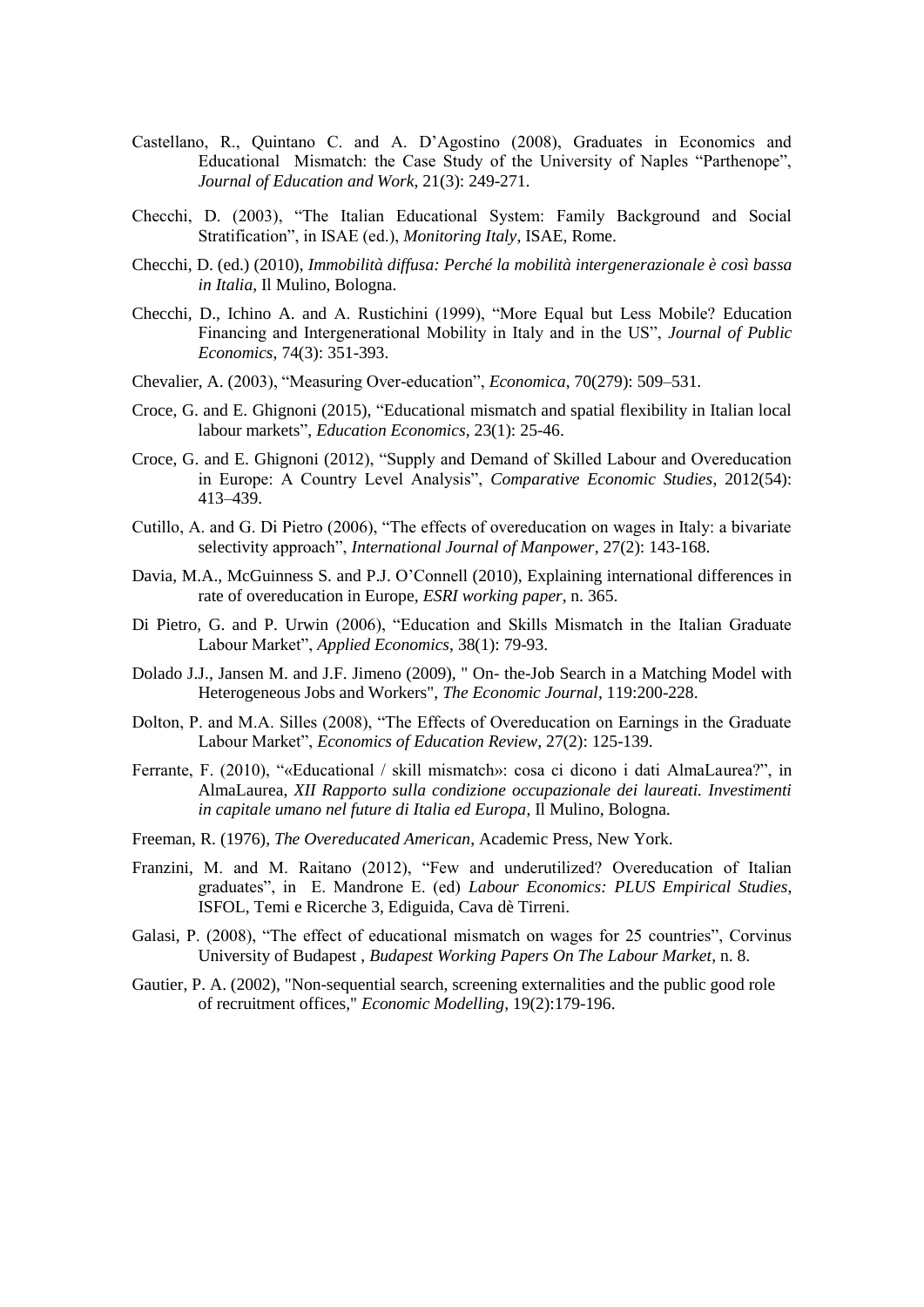- Ghignoni, E. and A. Verashchagina (2013), "Educational qualifications mismatch in Europe. Is demand or supply driven?" *Journal of Comparative Economics*, [http://dx.doi.org/10.1016/j.jce.2013.06.006.](http://dx.doi.org/10.1016/j.jce.2013.06.006)
- Leoni, R. (2011), "Employability of graduates and development of competencies: mind the gap and mind the step! Empirical evidence for Italy", *Quaderni di ricerca del Dipartimento di Scienze Economiche"Hyman P. Minsky"*, n. 1.
- Leuven, E. and H. Oosterbeek (2011), "Overeducation and Mismatch in the Labour Market", in E. A. Hanushek, S. Machin and L. Woessmann (eds.), *Handbook of the Economics of Education*, Chap. 3: 283-326.
- Manacorda, M. and B. Petrongolo (2000), "Skill Mismatch and Unemployment in OECD Countries", *Wirtschaftspolitische Blatter*, 47(1): 72-82.
- Mavromaras, K. G., McGuinness, S., O'Leary, N. C., Sloane, P. J., and Wei, Z. (2010),"Job mismatches and labour market outcomes: Panel evidence on Australian university graduates", *IZA Discussion Papers* n. 5083.
- McGuinness, S. (2006), "Overeducation in the labour market", *Journal of Economic Surveys*, 20(3): 387-418.
- McGuinness, S. and P.J. Sloane (2010), "«Educational / skill mismatch» nel mercato del lavoro dei laureate: un'analisi comparata", in AlmaLaurea, *XII Rapporto sulla condizione occupazionale dei laureati. Investimenti in capitale umano nel future di Italia ed Europa*, Il Mulino, Bologna, pp: 101-115.
- Manacorda, M. and B. Petrongolo (2000), "Skill Mismatch and Unemployment in OECD Countries", *Wirtschaftspolitische Blatter*, 47(1): 72-82.
- Nicaise, I. (2001), "Human capital, reservation wages and job competition: Heckman's lambda reinterpreted", *Applied Economics*,33(3):309-315.
- Nordin, M., Persson, I. and Rooth, D. O. (2010), "Education-Occupation Mismatch: Is There an Income Penalty?", *Economics of Education Review*, 29(6): 1047-1059.
- Ordine, P. and G. Rose (2009), "Overeducation and Instructional Quality: a Theoretical Model and Some Facts", *Journal of Human Capital*, 3(1): 73-105.
- Ortiz, L. (2010), "Not the right job, but a secure one: overeducation and temporary employment in France, Italy and Spain", *Work, employment and society*, 24(1): 47-64.
- Pastore, F. (2009), "School-to-Work Transitions in Italy. A Steeplechase with no Winner?", paper presented at the XXIV AIEL Conference, University of Sassari,.
- Pastore, F. (2015), "The Youth Experience Gap. Explaining National Differences in the Schoolto-Work Transition", *Springer Briefs*, Heidelberg.
- Pecoraro, M. (2011), "Is there Still a Wage Penalty for being Overeducated but well-matched in Skills? A Panel Data Analysis of a Swiss Graduate Cohort", ," *Université catholique de Louvain, Institut de Recherches Economiques et Sociales (IRES) Discussion Papers*, n. 19.
- Robst, J. (2007), "Education and Job Match: The Relatedness of College Major and Work", *Economics of Education Review*, 26(4): 397-407.
- Rubb, S. (2003), "Overeducation in the Labour Market: A Comment and a Re-Analysis of a Meta-Analysis", *Economics of Education review*, 22(6): 621-629.
- Sattinger, M. (1993), "Assignment models of the distribution of earnings", *Journal of Economic Literature*, 31(1): 851-80.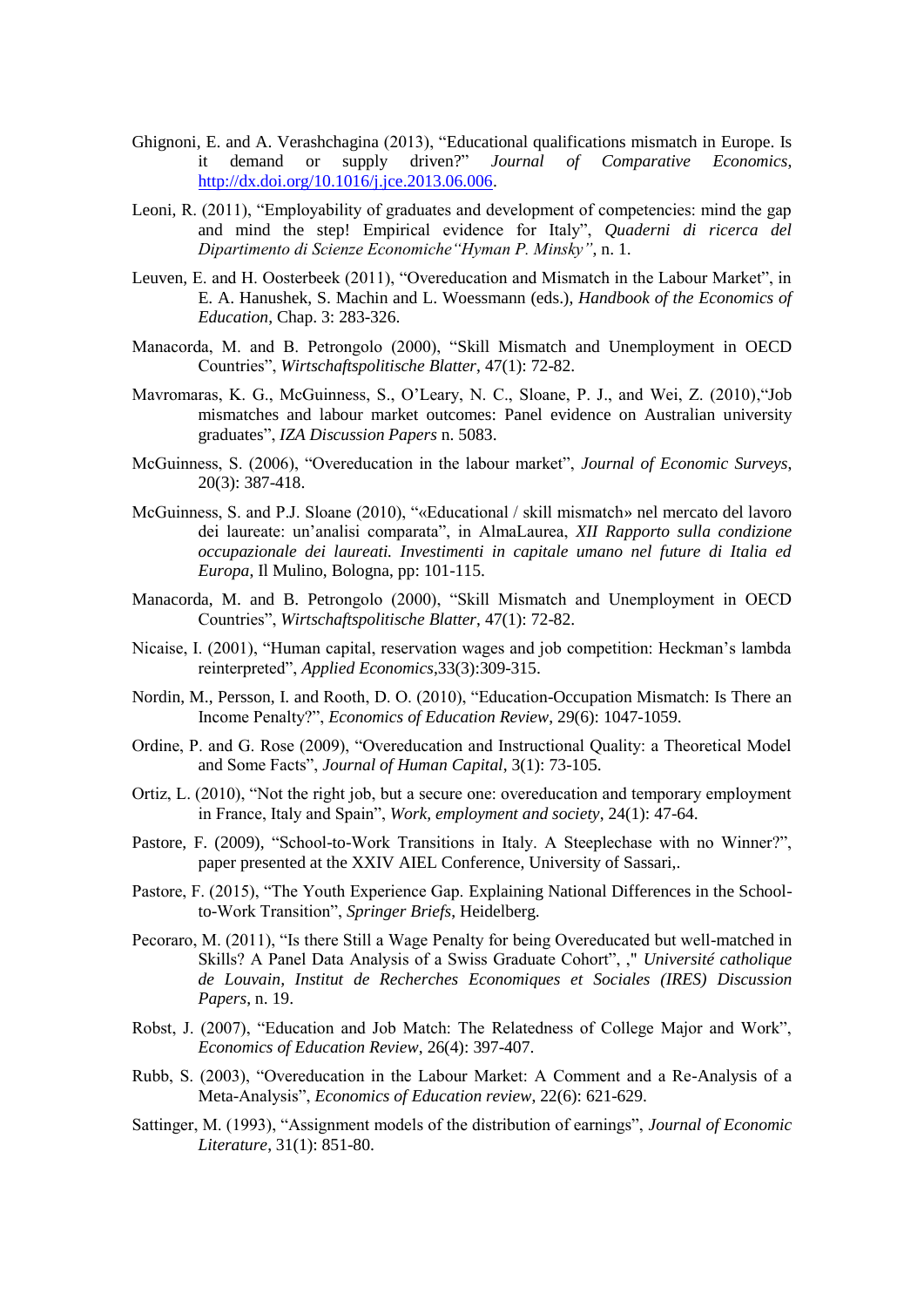- Schivardi, F. and R. Torrini (2011), "Cambiamenti strutturali e capitale umano nel sistema produttivo italiano", Banca d'Italia, *Questioni di Economia e Finanza (Occasional papers)*, n. 108.
- Sicherman, N. and O. Galor (1990), "A theory of career mobility", *Journal of political economy*, 2(1):169-192.
- Sloane, P. (2003), "Much Ado about Nothing? What does the Overeducation Literature really Tells us?", in Büchel, F., A. de Grip and A. Mertens (op. cit.).
- Sloane, P., Battu H. and Seaman P. (1999) "Overeducation, undereducation and the British labour market", *Applied Economics*, 31(11):1437-1453.
- Thurow, L. C. (1979), "A Job-Competition Model", In: Piore, M. J. (Ed.): *Unemployment and Inflation: Institutionalist and Structuralist Views*. New York, 17-32.
- Verhaest D., van der Velden R., 2010, Cross-country differences in graduate overeducation and its persistence, *ROA Research Memorandum* 7, Maastricht University.
- Wasmer E., Fredriksson P., Lamo A., Messina J., Peri G. (2005), "The Macroeconomics of Education", *Fondazione Rodolfo De Benedetti Report*, Milan.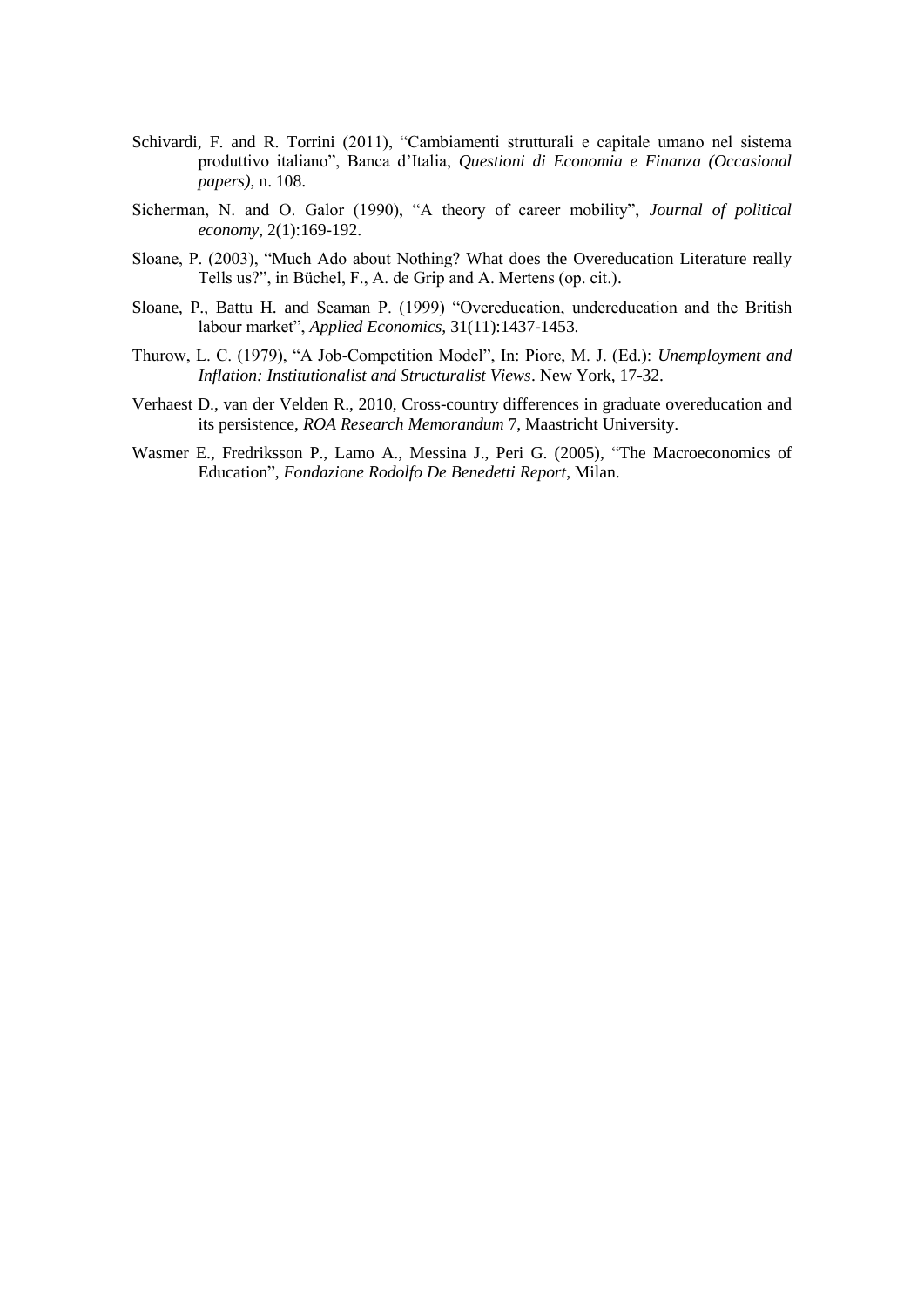# **Appendix of Tables and Figures**

|                                                               | <i><b>Overeducation</b></i><br>(to get) | <i><b>Overskilling</b></i><br>$($ to do $)$         |  |
|---------------------------------------------------------------|-----------------------------------------|-----------------------------------------------------|--|
| Dependent variable:<br>Natural logarithm of net monthly wages | (I)                                     | (2)                                                 |  |
| <b>Unconditional estimates</b>                                |                                         |                                                     |  |
| OLS                                                           | $-0.2081***$                            | $-0.1568***$                                        |  |
| <b>Interval regression</b>                                    | $-0.2463***$                            | $-0.2088***$                                        |  |
| <b>Conditional estimates</b>                                  |                                         |                                                     |  |
| <i>OLS</i>                                                    | $-0.1220***$                            | $-0.0692***$                                        |  |
| <b>Interval regression</b>                                    | $-0.1319***$                            | $-0.0967***$                                        |  |
| <b>Number of observations</b>                                 | 16591                                   | 16591                                               |  |
| Controlling for sample selection bias                         |                                         | Without instrumental variables                      |  |
| Heckman model (ML simultaneous)                               | $-0.1335***$                            | $-0.0758***$                                        |  |
| Heckman model (two steps)                                     | $-0.1336***$                            | $-0.0758***$                                        |  |
|                                                               |                                         | With instrumental variables<br>(parents' education) |  |
| Heckman model (ML simultaneous)                               | $-0.1225***$                            | $-0.0758***$                                        |  |
| Heckman model (two steps)                                     | $-0.1337***$                            | $-0.0759***$                                        |  |
| <b>Number of observations</b>                                 | 21605                                   | 21605                                               |  |

**Table 1. The wage penalty of overeducation and overskilling**

*Note: The table reports only the coefficients of interest. The OLS conditional estimates are obtained with all the control variables included in Table 4. The Heckit based on Maximum Likelihood simultaneous estimate are obtained with all the control variables included in Table 6. The two step estimates are unreported. Legend: \* p<0.05; \*\* p<0.01; \*\*\* p<0.001.* 

*Source: own elaboration on AlmaLaurea data.*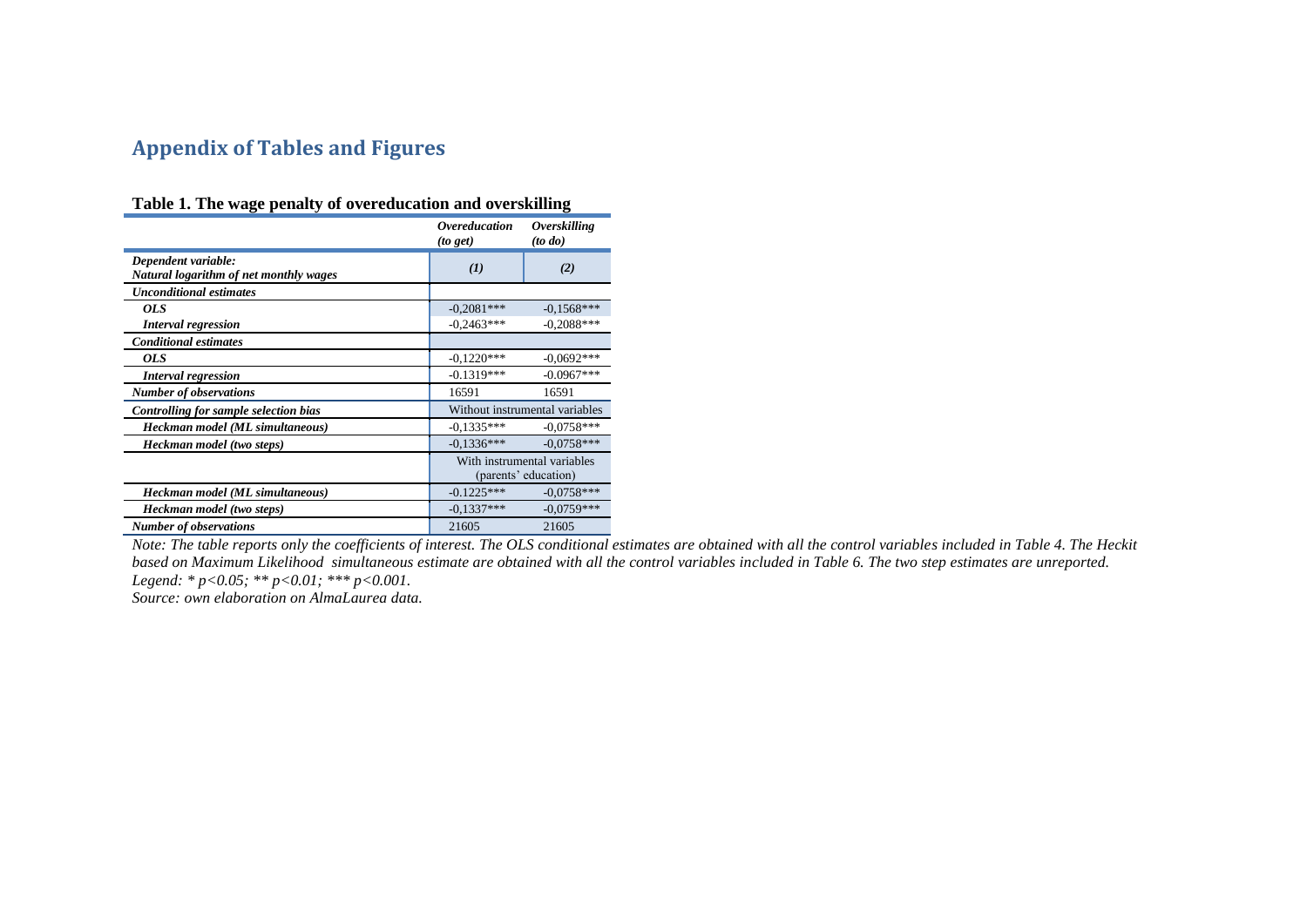### **Figure 1. Heckman correction of the wage effect of overeducation/overskilling**

Panel (a): Job competition, job assignment and human capital model



Panel (b): Job search model



**Years of education**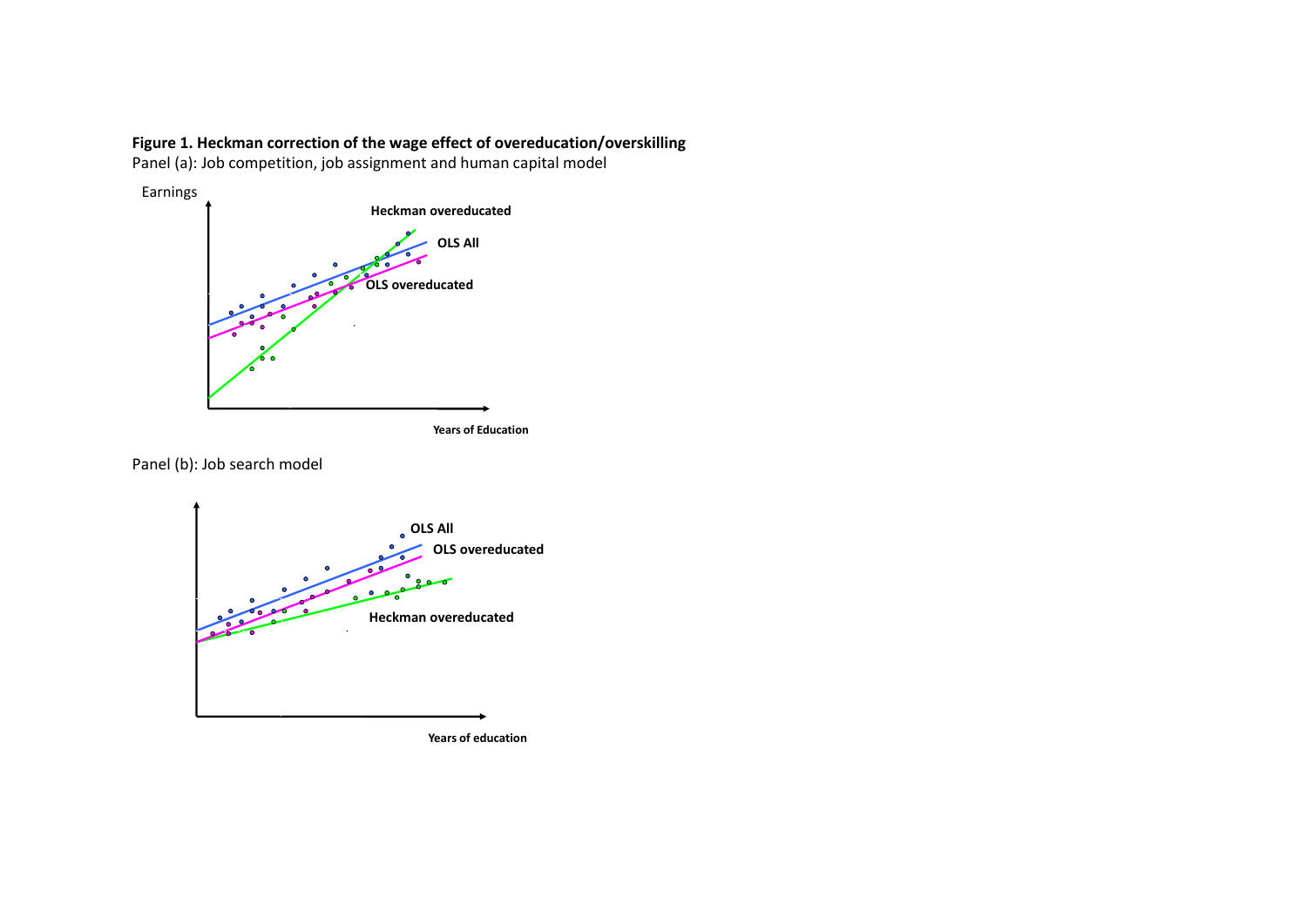|                                                        | Data                                                                                                                                                      | <b>Overeducation indicator</b>                                                                                                                                                                                                                                                                                                                                                                                                                                                                                                                                              | results                                                                                                                                                                                                                                                                                                                                                                                                                                                                                                                                 |
|--------------------------------------------------------|-----------------------------------------------------------------------------------------------------------------------------------------------------------|-----------------------------------------------------------------------------------------------------------------------------------------------------------------------------------------------------------------------------------------------------------------------------------------------------------------------------------------------------------------------------------------------------------------------------------------------------------------------------------------------------------------------------------------------------------------------------|-----------------------------------------------------------------------------------------------------------------------------------------------------------------------------------------------------------------------------------------------------------------------------------------------------------------------------------------------------------------------------------------------------------------------------------------------------------------------------------------------------------------------------------------|
| Quintano,<br>Castellano,<br>D'Agostino (2008)          | Sample of graduates in<br><b>Economics at University</b><br>of Naples Parthenope by<br>graduation year (1999-<br>2002). Date of interview:<br>spring 2005 | The authors derive two indicators from the self-declared answers<br>to the questionnaire. a) overskilling or Objective indicator (i.e.<br>the formal necessity of having the university degree in order to<br>apply for the job). b) overeducation or Combined indicator: who<br>respond that university degree is not formally necessary plus all<br>graduates who feel that the substantial need of a university<br>degree is excessive. Earning indicator: dichotomous measure that<br>divides more disadvantaged graduates from the others (+ or -<br>1100 € per month) | To be overeducated is a strong predictor of the<br>probability of having low earning. (0.39* for the<br>objective Ind.) (0,44* for the combined ind.)                                                                                                                                                                                                                                                                                                                                                                                   |
| Ferrante,<br><b>McGuinnes,</b><br><b>Sloane (2010)</b> | Alam Laurea: Sample<br>(17000) of the graduate<br>population in Italy in 2004<br>interviewee in 2009.                                                     | Indicator of overskilling or effectiveness: if skills acquired during<br>university are utilized in the present job. Indicator of<br>overqualification: if the degree level is necessary or useful to do<br>the job. Indicator of efficacy: combination of effectiveness<br>indicator plus overqualification indicator. Earning indicator: not<br>defined                                                                                                                                                                                                                   | Results of the mismatch indicators on the<br>probability to be employed are not presented.<br>Descriptive statistics show that 11% of the<br>graduates employed are overskilled and 7% are<br>overqualified five years after the degree.                                                                                                                                                                                                                                                                                                |
| Ferrante, McGuinnes, Sloane<br>(2010)                  | International data set<br>REFLEX. Graduate in<br>1999/2000 in 13<br>European countires<br>interviewee in 2005                                             | Overeducated who feel for a present job more adequate a title<br>lesser than a university degree (vertical mismatch). Overkilled: if<br>skills acquired during university are not utilized in the present job<br>(horizontal mismatch). Earning indicator: wage level (si parla di<br>earning equation e di livelli retributivi)                                                                                                                                                                                                                                            | In Italy the wage penalty of the overeducated is<br>not significant (-0,04). In the other countries the<br>coefficent is high and significant. To be<br>overskilled has a wage penalty significative and in<br>line with the other countries sach as France,<br>Netherland end UK (-0,11**)                                                                                                                                                                                                                                             |
| <b>Franzini and</b><br><b>Raitano (2009)</b>           | Data Set Plus. Survey of<br>2005. Sub-sample of all<br>dependent full time<br>workes                                                                      | Overeducation or subjective direct indicator (i.e. the formal<br>necessity of having the university degree in order to apply for the<br>job). Earning indicator: ORU (Overeducation Required<br>Undereducation model) Method, based on the surplus years of<br>education i.e. the difference between the mode years of<br>education of the qualification held and of the one required for<br>the job.                                                                                                                                                                       | To have a university degree augments the<br>probability of higher wages (21,65***). To be not<br>overedutated performs better (22,64***). To be<br>overeducated performs lesser than to be not<br>overeducated (17,02***) but the coefficient is<br>positive. This if we refer to the all dependent full<br>time workers. The overeducated dependent full<br>time workers with university degree have a wage<br>penalty of -5,15%***. But this decrease and<br>become not significative when we add indices of<br>individual abilities. |
| <b>Brynin and</b><br>Longhi (2009)                     | The data derive from the<br>"e-Living project" funded<br>by                                                                                               | Three indicators: the first wirh the 'certification method' is best<br>calculated from a direct comparison of qualifications held and<br>required. The second method is a version of the traditional ORU                                                                                                                                                                                                                                                                                                                                                                    | The results of the estimation wiht the<br>certification indicator show in all countries<br>except Germany a matched graduate earns more                                                                                                                                                                                                                                                                                                                                                                                                 |

# **Table A.1. Survey of the empirical literature on Italy**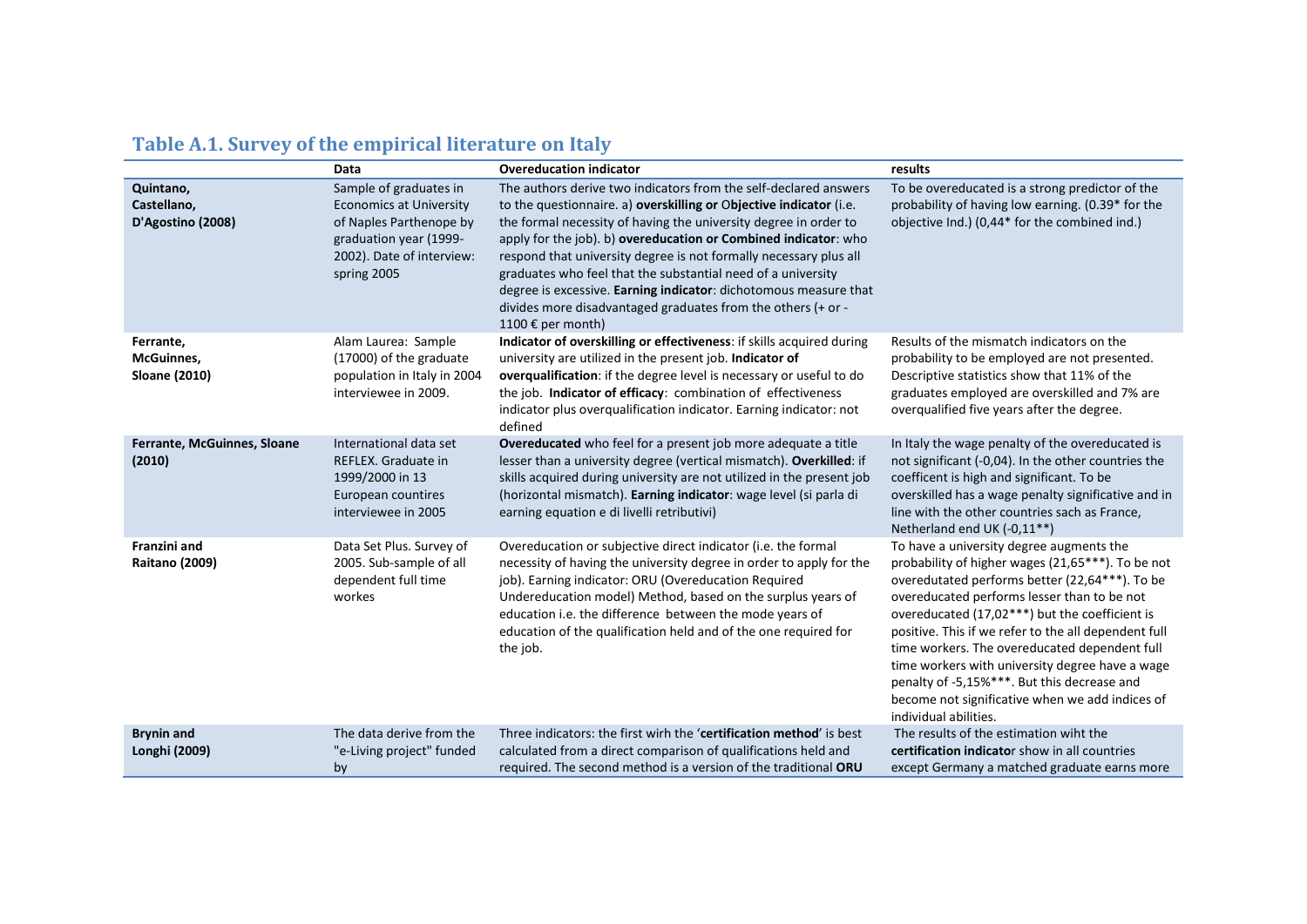|                               | the EU. The project was<br>based on a household<br>survey of 1750<br>households in 4<br>countries-Britain,<br>Germany, Italy, and<br>Norway                                                                                 | specification: it defines excess education as the difference<br>between actual years of education and the average years<br>associated with the qualification necessary for a job. The third is<br>the 'Combined' definition: the (temporal) overeducation is the<br>difference in years of education between individual i and the<br>majority of people with the same qualification.                                                                                                                                                                                                                                                                                                                                                                                                                                                           | than an overqualified graduate (in Italy we have<br>the higher coefficients (0,922 vs 0,719). In all<br>countries except Norway (where the difference is<br>slight), someone matched with a higher school<br>leaving qualification earns more than someone<br>overqualified at the same level. Certification<br>indicator in Italy generates a premium. The<br>results of ORU specification reveal that in all four<br>countries the effect of education required for the<br>job is positive, also greater than that of years of<br>education, The effects of excess education are<br>either positive, but with little statistical<br>significance, or zero. Combined definition: In<br>Italy nor excess qualifications (converted into<br>years of education) nor extra time in education<br>have effect on earnings                                                                                                                                                                                                                                                                                                        |
|-------------------------------|-----------------------------------------------------------------------------------------------------------------------------------------------------------------------------------------------------------------------------|------------------------------------------------------------------------------------------------------------------------------------------------------------------------------------------------------------------------------------------------------------------------------------------------------------------------------------------------------------------------------------------------------------------------------------------------------------------------------------------------------------------------------------------------------------------------------------------------------------------------------------------------------------------------------------------------------------------------------------------------------------------------------------------------------------------------------------------------|------------------------------------------------------------------------------------------------------------------------------------------------------------------------------------------------------------------------------------------------------------------------------------------------------------------------------------------------------------------------------------------------------------------------------------------------------------------------------------------------------------------------------------------------------------------------------------------------------------------------------------------------------------------------------------------------------------------------------------------------------------------------------------------------------------------------------------------------------------------------------------------------------------------------------------------------------------------------------------------------------------------------------------------------------------------------------------------------------------------------------|
| Di Pietro<br>and Urwin (2006) | The data are taken from a<br>survey carried out by<br><b>ISTAT (National Statistical</b><br>Italian<br>Centre) in 1998 on<br>individuals who<br>graduated from all Italian<br>universities in 1995.<br>(17,326 individuals) | Four dummy variables. The first one (EDMIS) takes a value of 1 if<br>a university degree was not a formal requirement for the<br>graduate's current job, and 0 otherwise. Similarly, the second<br>dummy variable (OVERED) has a value of 1 if the worker<br>considers their level of education to be excessive, relative to the<br>job tasks they have to perform, and 0 otherwise. The third<br>dummy variable (UNDERED) takes a value of 1 if a worker feels<br>that their level of education is insufficient, relative to the job<br>tasks. Finally, with respect to skill mismatch, it has been<br>constructed a dummy variable (SKIMIS) which takes the value 1 if<br>graduates respond that they have used either "none" or "a little"<br>of the knowledge and skills acquired at university in their current<br>jobs, and 0 otherwise. | The coefficient on over-education (OVERED) is<br>found to be negative and statistically significant,<br>whereas that on under-education (UNDERED) is<br>neither in line with expectations nor statistically<br>significant. The results indicate that over-<br>qualified graduate workers earn, on average, 5.1<br>per cent less than those with the same<br>qualification level who occupy jobs for which they<br>are adequately qualified. The indicator of skill<br>Underutilization (SKIMIS) has a negative impact<br>on earnings (1,5%). When we combine the<br>employed indicators for education and skills<br>mismatch are combined, we fund that effect of<br>under-utilisation of skills on wages disappears<br>when controlling for educational mismatches,<br>while the value of the coefficient on over-<br>education is largely unchanged. Adding the<br>indicator for educational mismatch constructed<br>(EDMIS), the findings indicate that graduates<br>working in jobs for which a university degree was<br>not formally required, receive lower wages than<br>other graduates who occupy jobs for which a |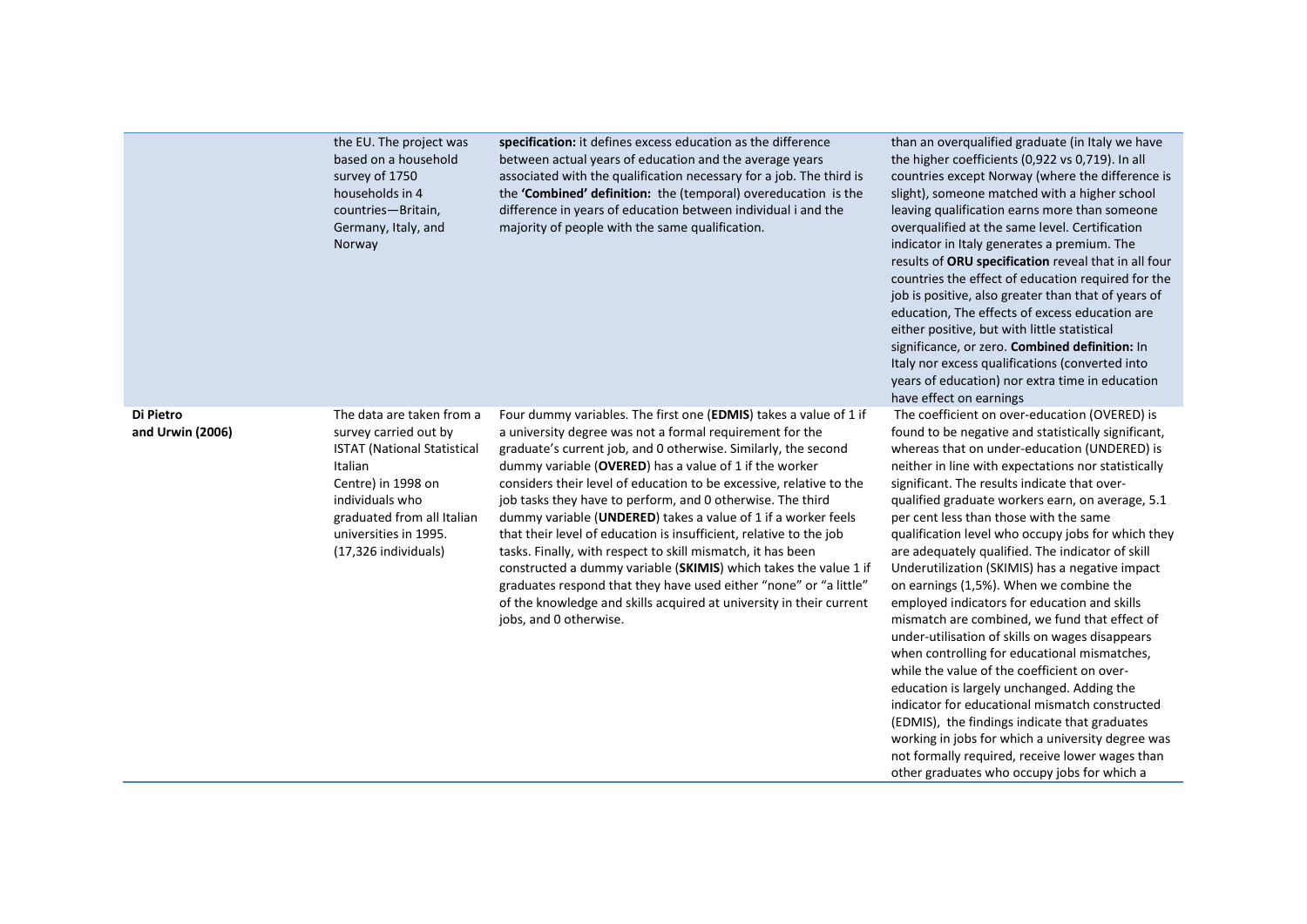|                                                    |                                                                                                                                                                                                                                                                                                                                                                                         |                                                                                                                                                                                                                                                                                                                                                                                                                                                                                                                                                                                                                                                                                                                                                                                                                                                                                                                                                                      | penalty is of 3.6%.                                                                                                                                                                                                                                                                                                                                                                                                                                                                                                                                                                                                                                                                                                                                                                                                                                                                                                                                                                                                                                |
|----------------------------------------------------|-----------------------------------------------------------------------------------------------------------------------------------------------------------------------------------------------------------------------------------------------------------------------------------------------------------------------------------------------------------------------------------------|----------------------------------------------------------------------------------------------------------------------------------------------------------------------------------------------------------------------------------------------------------------------------------------------------------------------------------------------------------------------------------------------------------------------------------------------------------------------------------------------------------------------------------------------------------------------------------------------------------------------------------------------------------------------------------------------------------------------------------------------------------------------------------------------------------------------------------------------------------------------------------------------------------------------------------------------------------------------|----------------------------------------------------------------------------------------------------------------------------------------------------------------------------------------------------------------------------------------------------------------------------------------------------------------------------------------------------------------------------------------------------------------------------------------------------------------------------------------------------------------------------------------------------------------------------------------------------------------------------------------------------------------------------------------------------------------------------------------------------------------------------------------------------------------------------------------------------------------------------------------------------------------------------------------------------------------------------------------------------------------------------------------------------|
| Di Pietro<br>and Cutillo<br>(2006), IJM            | The individual-level data<br>are taken from a survey<br>carried out in 2001 by the<br>ISTAT on people who<br>graduated from Italian<br>higher education<br>institutions in 1998                                                                                                                                                                                                         | Overeducation is measured through the worker self-assessment<br>method. Overdeducated are graduates who respond not to the<br>question: 'Was a university degree a formal requirement to<br>obtain your current job?'. The estimate effect of overeducation<br>on wage are done by a simple OLS and by IV model to take<br>account for the endogeneity of overeducation. However, it has<br>been demonstrated that, using a single selection framework, the<br>estimate effects is downwrad biased as it don't thake in account<br>the problem of sample selection bias and of endogeneity bias. To<br>go beyond the failure of controlling for this correlation yields the<br>relationship between overeducation and wages has been<br>investigated using a double selection approach where two basic<br>individuals' decisions are considered: the decision to work and<br>the choice of occupation. Wage indicator: natural logarithm of<br>the basic hourly wage | The estimated pay penalty associated with<br>overeducation under OLS and when we correct<br>for sample selection bias due to the decision to<br>workis approximately 4.4%. The estimate of the<br>negative effect of overeducation on earnings rises<br>to 39.4 per cent and 5.7 per cent once we take<br>the endogeneity of overeducation into account<br>using the Heckman and the IV estimation<br>techniques respectively. The wage differential<br>between appropriately<br>educated and overeducated workers (measured<br>at the all workers mean), using the bivariate<br>selectivity model is of 39,0%.                                                                                                                                                                                                                                                                                                                                                                                                                                    |
| Wasmer, Fredriksson,<br>Lamo, Messina, Peri (2005) | The authors use the<br>European Community<br>Household Panel (ECHP)<br>Data set. The analysis is<br>concentrated on the five<br>largest countries of the<br>EU-15; namely, France,<br>Germany, Italy, Spain and<br>the UK, but also summary<br>statistics for all EU-15<br>countries in an attempt to<br>provide a full picture of<br>the skill mismatch<br>phenomenon are<br>presented | For indicators are used: Type 1. "Non-over-qualified and well<br>matched" (NOWM), if non-over-qualified and education and<br>training is suited for their job. Type 2. "Non-over-qualified and<br>mismatched" (NOBM), if non-over-qualified but education and<br>training is not suited for their job. Type 3. "Over-qualified but<br>correctly matched" (OWM), if over-qualified but education and<br>training are suited for their job. Type 4. "Over-qualified and<br>mismatched" (OBM), if over-qualified and education andtraining<br>are not suited for job. Wage equation: standard Mincer<br>regression augmented to include a dummy variable for<br>overqualification and in a second stage authors differentiate<br>between the different types of mismatched workers.                                                                                                                                                                                     | For the pooled countries overqualified workers<br>have a wage penalty with respect to properly<br>matched employees. However, the magnitude of<br>the effect is relatively small (1 % lower wages)<br>Moreover, the pooled results hide important<br>differences across countries, since it is only in<br>Spain where the wage penalty of over-qualified<br>workers is negative and statistically significant.<br>Distinguishing between the three different types<br>of skill mismatch, NOBM, OWM, OBM (and taking<br>NOWM as reference group). NOBM, OWM<br>present a negative return in all countries. In Italy,<br>as well as in the other countries, the effect is<br>large: on average NOBM and OBM workers earn<br>about 10,5 percent less that properly matched<br>individuals. If instead the individual has the skills<br>required for the job (well matched) but is over-<br>qualified (OWM), a wage penalty is found only in<br>the cases of Spain and Italy. It should be noted<br>that even if significant the magnitude of the wage |

degree was a formal requirement. The wage

penalty from being OWM is about one third of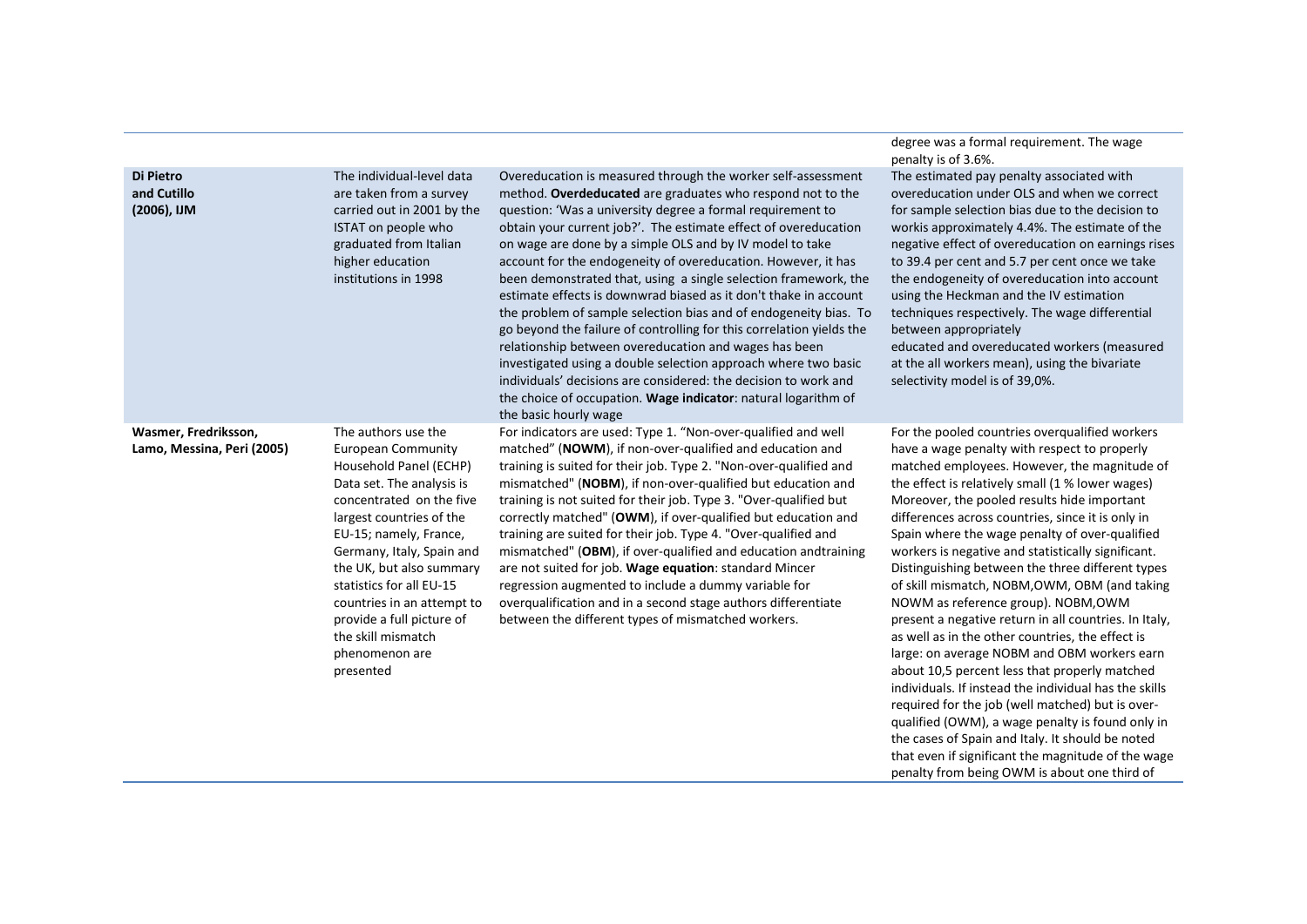|                                              |                                                                                                                         |                                                                                                                                                                                                                                                                                                                                                                                                                                                                                      | the wage penalty in case of being badly matched<br>(OBM) in all countries.<br>Thus, the authors conclude that in the five EU<br>countries studied it is to a large extent skill<br>mismatch what drives the wage penalty on wages<br>and not over-qualification                                                                                                                                                                                                                                                                                                                                                                                                                                                |
|----------------------------------------------|-------------------------------------------------------------------------------------------------------------------------|--------------------------------------------------------------------------------------------------------------------------------------------------------------------------------------------------------------------------------------------------------------------------------------------------------------------------------------------------------------------------------------------------------------------------------------------------------------------------------------|----------------------------------------------------------------------------------------------------------------------------------------------------------------------------------------------------------------------------------------------------------------------------------------------------------------------------------------------------------------------------------------------------------------------------------------------------------------------------------------------------------------------------------------------------------------------------------------------------------------------------------------------------------------------------------------------------------------|
| <b>Cainarca and</b><br>Sgobbi (2009)         | the data are taken from<br>the OAC-ISFOL survey on<br>employees in industrial<br>and service private sector<br>in 2004  | The educational mismatch is defined as the correspondence<br>between the education level possessed and the task performed.<br>It has beeen measured comparing the education level and the self<br>declared answer to the question: «Se qualcuno dovesse fare<br>domanda per occupare la sua posizione,<br>che qualificazione scolastica dovrebbe possedere secondo lei?»<br>(En.Tr.: "If somebody should apply for your job, which kind of<br>qualification would he need to hold?). | In the sample overeducated are the 14,1 % over<br>total employees and undereducated are the<br>17,1%. The wage penalty is estimated by an ORU<br>specification. As usual the years of<br>undereducation have a negative impact on wages<br>(-1,9) and the years of overeducation have a<br>positive impact (0,9) even if the premium is only<br>a quater of that of the years of education.                                                                                                                                                                                                                                                                                                                    |
| <b>Verhaest and</b><br>van der Velden (2010) | International data set<br>REFLEX. Graduate in<br>1999/2000 in 13<br>European countires<br>interviewee in 2005           | <b>Overeducated</b> are workers who feel for a present job more<br>adequate a title lesser than a university degree (vertical<br>mismatch). Earning indicator: not defined                                                                                                                                                                                                                                                                                                           | The incidence of overeducation six months after<br>graduation in Italy is 38,0% and five years after<br>graduation is 19,3%. On average, in the main<br>OECD countries the incidence of overeducation is<br>about 10% lower in the current job (26,0%)<br>compared to the first job (15,6%). Italy has a high<br>initial incidence of overeducation and, like the<br>other countries in the same situation, has the<br>largest drop after five years. Italy is also<br>characterized by an overall low stability of match<br>positions: this country combines a below average<br>overeducation persistence with a relatively high<br>probability to fall back in overeducation after an<br>initial good match. |
| Davia, McGuinness, O'Connell<br>(2010)       | The data come from the<br>2004, 2005 and 2006<br>waves of the EU Survey<br>on Income and Living<br>Conditions (EU-SILC) | Individuals are defined as being overeducated if their level of<br>attained schooling is at least one level above the mode of their<br>occupation, measured at the 2 digit ISIC level. Earning indicator:<br>not defined                                                                                                                                                                                                                                                             | The average overeducation rate in Italy in 2004 -<br>2006 is 25,4% for males and 30,6% for females.<br>Compared with the other countries the Italian<br>rate is one of the highest and in particular the<br>country exhibites relatively high levels of regional<br>variation.                                                                                                                                                                                                                                                                                                                                                                                                                                 |
| Ordine and Rose (2009)                       | The individual-level data<br>are taken from a survey<br>carried out in 2004 by the<br>ISTAT on people who               | <b>Overeducated</b> is who answer not to the question: «Is your degree<br>a required<br>qualification for your job?». Wage indicator: log of the basic<br>hourly wage                                                                                                                                                                                                                                                                                                                | A wage equation is estimated in wich tha<br>occurrence of overeducation is included as<br>explanatory variable. Wage impact of<br>overeducation is relevant (coefficient od OLS -                                                                                                                                                                                                                                                                                                                                                                                                                                                                                                                              |